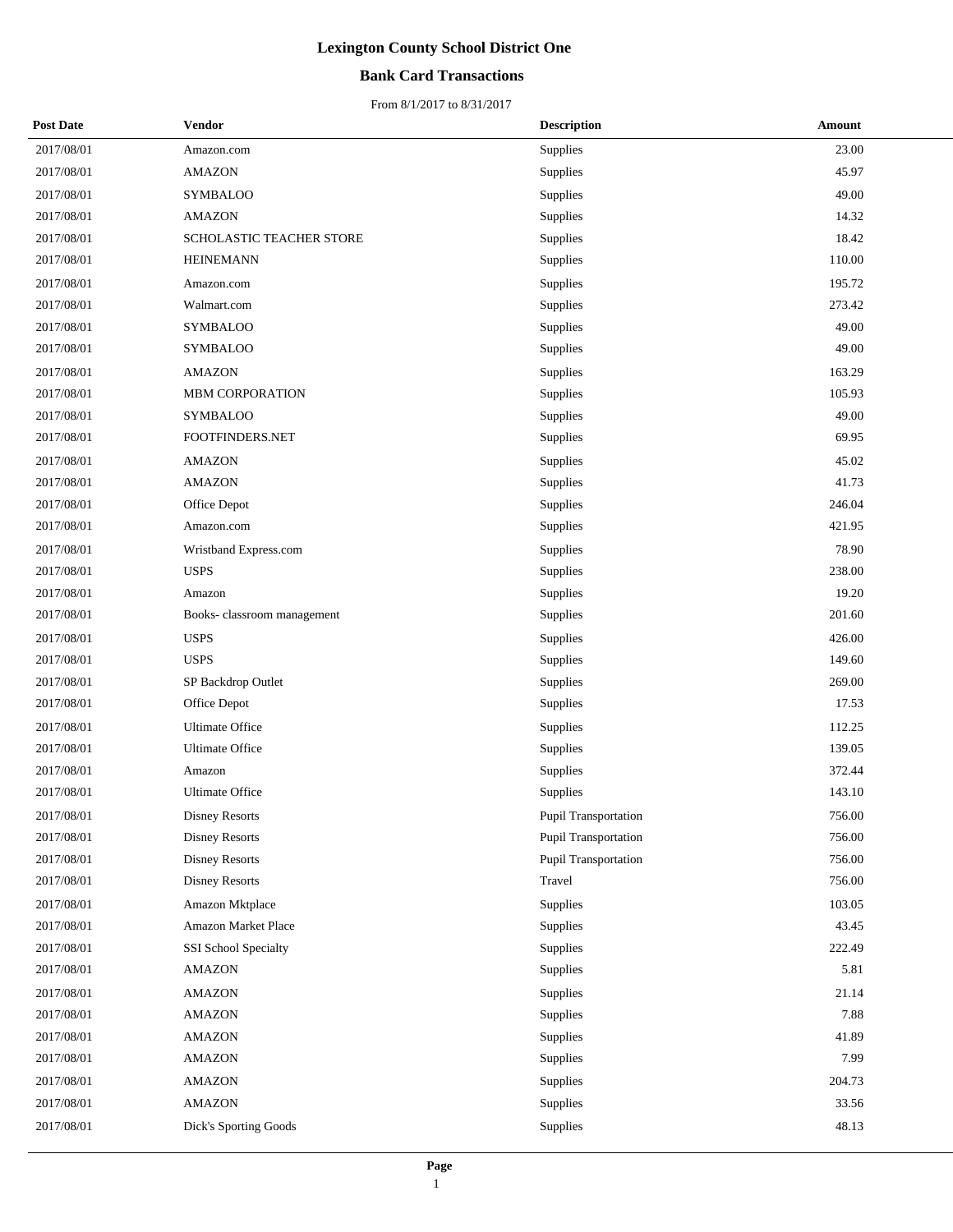## **Bank Card Transactions**

| <b>Post Date</b> | Vendor                             | <b>Description</b>  | Amount   |
|------------------|------------------------------------|---------------------|----------|
| 2017/08/01       | <b>SCASA</b>                       | Travel              | 200.00   |
| 2017/08/01       | <b>Embassy Kingston Plantation</b> | Travel              | 1,114.40 |
| 2017/08/01       | Scholastic Book Fairs              | Supplies            | 32.18    |
| 2017/08/01       | Amazon                             | Supplies            | 24.48    |
| 2017/08/01       | Walmart                            | Supplies            | 20.00    |
| 2017/08/01       | Drop Box                           | Supplies            | 99.00    |
| 2017/08/01       | Amazon                             | Supplies            | 28.73    |
| 2017/08/01       | Chicken Salad Chick                | Other Objects       | 46.68    |
| 2017/08/01       | Libby's of Lexington               | Other Objects       | 35.71    |
| 2017/08/01       | Embassy Suites Kingston Planta     | Travel              | 782.88   |
| 2017/08/01       | Four Points Sheraton               | Travel              | 605.68   |
| 2017/08/01       | Holiday Inn Express                | Travel              | 311.43   |
| 2017/08/01       | Hilton                             | Travel              | 158.40   |
| 2017/08/01       | OFFICE DEPOT                       | Supplies            | 52.59    |
| 2017/08/01       | Amazon.com                         | Supplies            | 130.61   |
| 2017/08/01       | <b>USPS</b>                        | Supplies            | 196.00   |
| 2017/08/01       | Amazon.com                         | Supplies            | 14.94    |
| 2017/08/01       | <b>CVS</b>                         | Supplies            | 21.39    |
| 2017/08/01       | SCASA.org                          | Travel              | 600.00   |
| 2017/08/01       | <b>UPS</b>                         | Supplies            | 5.80     |
| 2017/08/01       | Amazon.com                         | Supplies            | 22.90    |
| 2017/08/01       | Amazon.Com                         | Supplies            | 18.75    |
| 2017/08/01       | <b>Embassy Kingston Plantation</b> | Travel              | 1,118.88 |
| 2017/08/01       | <b>Embassy Kingston Plantation</b> | Travel              | 1,051.68 |
| 2017/08/01       | Embassy Kingston Plantation        | Travel              | 1,253.28 |
| 2017/08/01       | <b>Embassy Kingston Plantation</b> | Travel              | 1,051.68 |
| 2017/08/01       | Reg Online                         | Travel              | 499.00   |
| 2017/08/01       | Amazon                             | Supplies            | 24.00    |
| 2017/08/01       | <b>Staples</b>                     | Supplies            | 31.52    |
| 2017/08/01       | Amazon                             | Supplies            | 24.30    |
| 2017/08/01       | Amazon                             | Supplies            | 7.95     |
| 2017/08/01       | Zaxby's                            | Supplies-Maintenace | 7.05     |
| 2017/08/01       | <b>Batteries Plus</b>              | Supplies-Maintenace | 35.52    |
| 2017/08/01       | LOWE'S                             | Supplies            | 62.49    |
| 2017/08/01       | TRIANGLE SAFE & LOCK               | Supplies            | 24.28    |
| 2017/08/01       | <b>SMITH &amp; JONES</b>           | Supplies            | 10.88    |
| 2017/08/01       | LOWE'S                             | Supplies            | 33.21    |
| 2017/08/01       | Ace Hardware                       | Supplies            | 79.70    |
| 2017/08/01       | <b>Batteries Plus</b>              | Supplies-Maintenace | 53.75    |
| 2017/08/01       | City Electric                      | Supplies-Maintenace | 192.60   |
| 2017/08/01       | Walker Hardware                    | Supplies            | 256.70   |
| 2017/08/01       | Shell Oil                          | Supplies            | 59.22    |
| 2017/08/01       | City Electric                      | Supplies-Maintenace | 75.45    |
| 2017/08/01       | ExxonMobile                        | Supplies            | 32.75    |
| 2017/08/01       | MURPHY EXPRESS                     | Supplies            | 49.61    |
|                  |                                    |                     |          |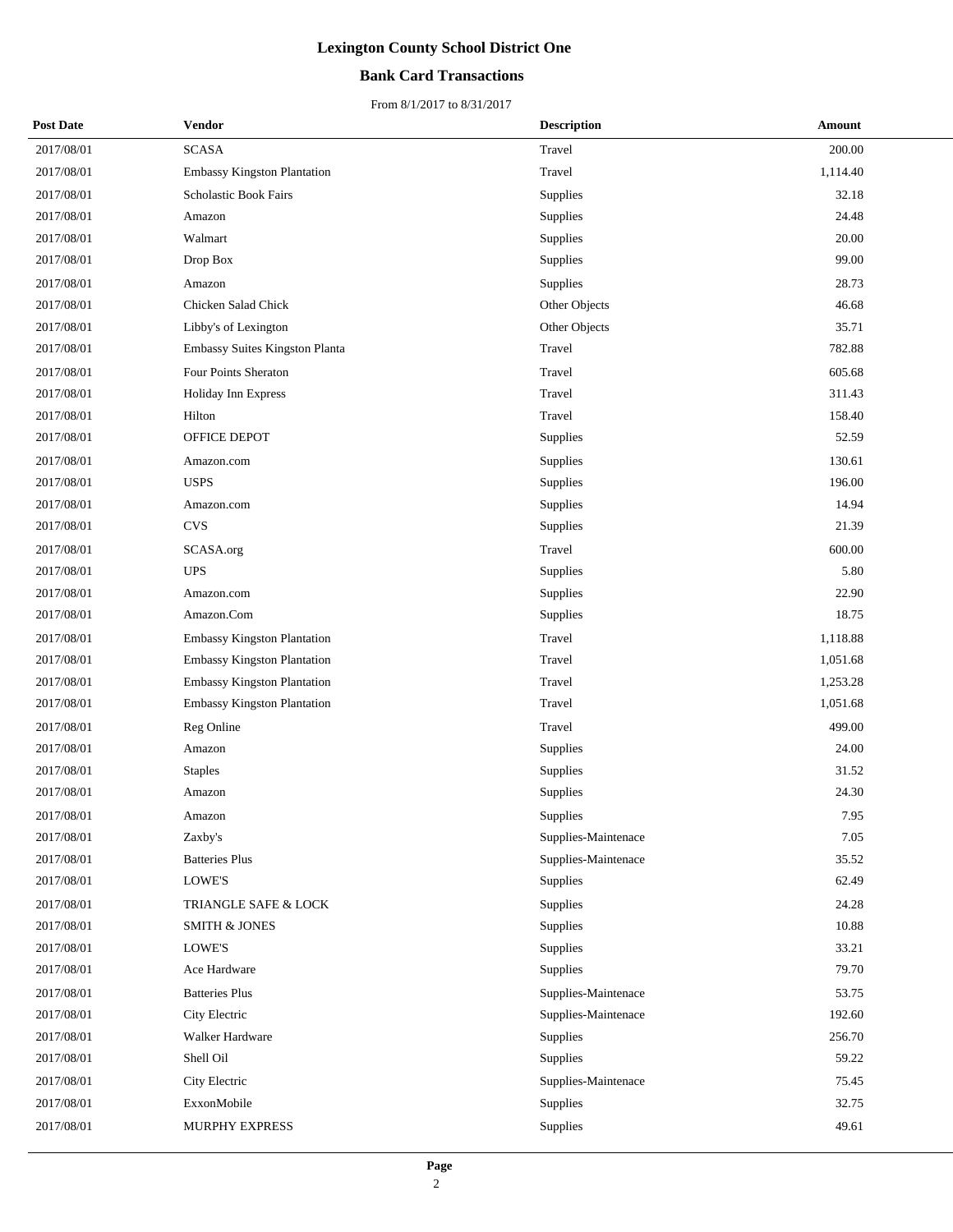## **Bank Card Transactions**

| <b>Post Date</b> | Vendor                       | <b>Description</b>         | Amount    |
|------------------|------------------------------|----------------------------|-----------|
| 2017/08/01       | Lowes                        | Supplies                   | 67.78     |
| 2017/08/01       | Walmart 5291 Gas             | Supplies                   | 32.20     |
| 2017/08/01       | Fastenal                     | Supplies                   | 22.84     |
| 2017/08/01       | City Electric                | Supplies-Maintenace        | 31.21     |
| 2017/08/01       | City Electric                | Supplies-Maintenace        | 32.67     |
| 2017/08/01       | <b>Batteries Plus</b>        | Supplies-Maintenace        | 45.48     |
| 2017/08/01       | Lowes                        | Supplies                   | 72.59     |
| 2017/08/01       | Derricks Service Center      | Supplies                   | 44.80     |
| 2017/08/01       | Ed Smith Lumber              | Supplies                   | 25.61     |
| 2017/08/01       | Derricks Service Center      | Supplies                   | 46.25     |
| 2017/08/01       | Derricks Service Center      | Supplies                   | 43.76     |
| 2017/08/01       | City Electric                | Supplies-Maintenace        | 81.00     |
| 2017/08/01       | Lowes                        | Supplies                   | 83.29     |
| 2017/08/01       | Murphy Express               | Supplies                   | 49.01     |
| 2017/08/01       | Lowes                        | Supplies                   | 19.97     |
| 2017/08/01       | Shell                        | Supplies                   | 37.67     |
| 2017/08/01       | Decker Equipment             | Repairs and Maintenance    | 226.00    |
| 2017/08/01       | Lowes                        | Supplies                   | 256.09    |
| 2017/08/01       | Murphy Express               | Supplies                   | 17.79     |
| 2017/08/01       | Murphy Express               | Supplies                   | 16.53     |
| 2017/08/01       | WW Grainger                  | Supplies                   | 77.60     |
| 2017/08/01       | Exxon Mobil                  | Supplies                   | 77.17     |
| 2017/08/01       | Lowe's                       | Supplies                   | 21.44     |
| 2017/08/01       | Murphy Express               | Supplies                   | 75.75     |
| 2017/08/01       | A-Z Lawnmower Parts          | Supplies                   | 48.37     |
| 2017/08/01       | <b>Tractor Supply</b>        | Supplies                   | 18.18     |
| 2017/08/01       | Triangle Safe and Lock       | Supplies                   | 55.43     |
| 2017/08/01       | Exxon Mobil                  | Supplies                   | 48.00     |
| 2017/08/01       | Wal-Mart                     | Supplies                   | 35.77     |
| 2017/08/01       | <b>SLED</b>                  | Other Prof & Tech Service  | 88.00     |
| 2017/08/01       | Murphy Express               | Supplies                   | 25.78     |
| 2017/08/01       | Interstate                   | Supplies                   | 607.96    |
| 2017/08/01       | Enlows                       | Supplies                   | 72.63     |
| 2017/08/01       | $\operatorname{BP/Circle}$ K | Supplies                   | 17.86     |
| 2017/08/01       | Office Depot                 | Supplies                   | 438.20    |
| 2017/08/01       | Office Depot                 | Supplies                   | 51.33     |
| 2017/08/01       | Shell                        | Supplies                   | 25.99     |
| 2017/08/01       | Interstate                   | Supplies                   | 253.32    |
| 2017/08/01       | Office Depot                 | <b>Technology Supplies</b> | 139.09    |
| 2017/08/01       | Expedia                      | Travel                     | 60.00     |
| 2017/08/01       | Hampton Inn                  | Travel                     | 748.00    |
| 2017/08/01       | Fox Rent A Car               | Travel                     | 675.88    |
| 2017/08/01       | Charlotte Airport            | Travel                     | 42.00     |
| 2017/08/01       | Fox Rent A Car               | Travel                     | $-150.00$ |
| 2017/08/01       | <b>BSN</b> Sports            | Supplies                   | 165.50    |
|                  |                              |                            |           |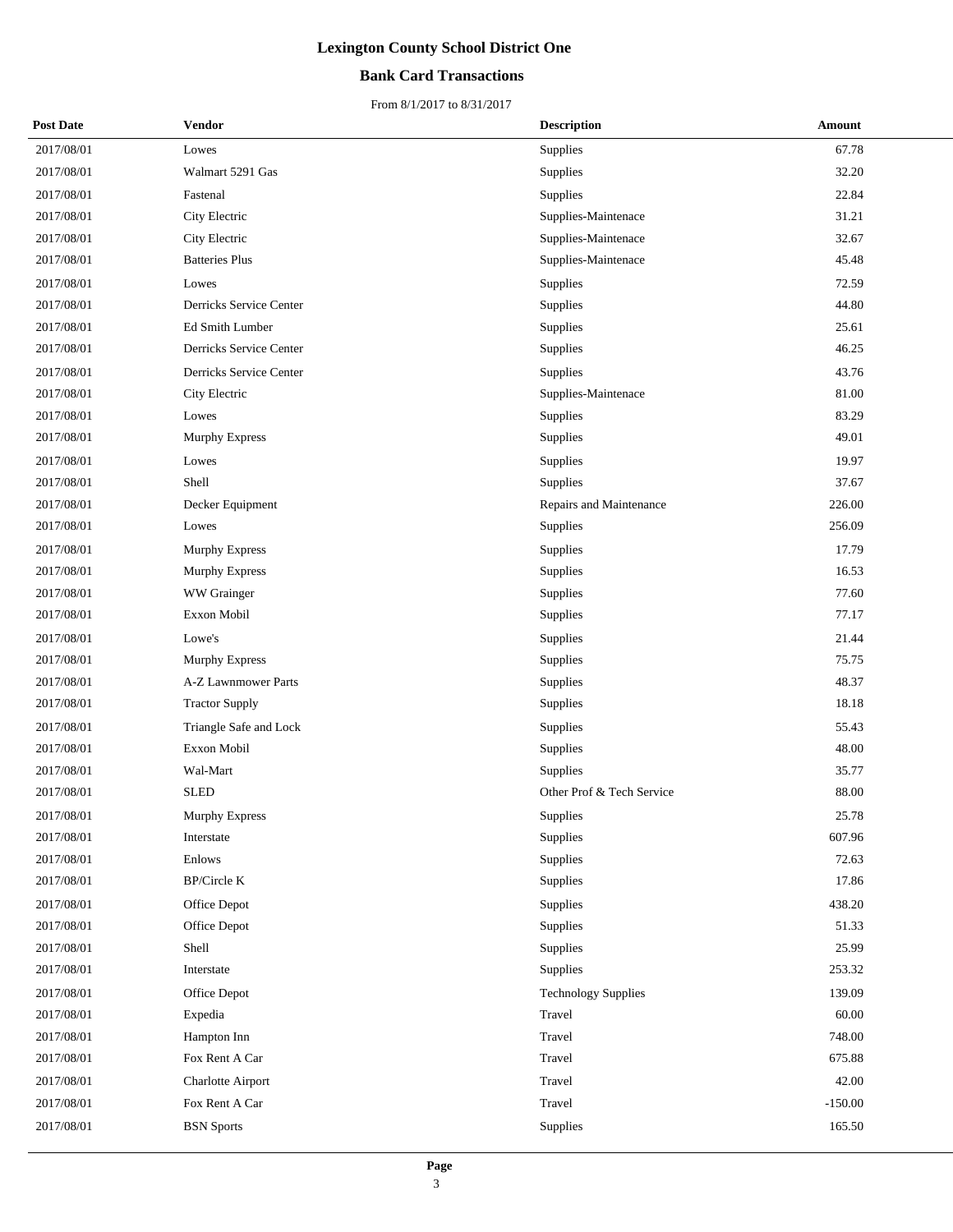## **Bank Card Transactions**

| <b>Post Date</b> | Vendor                       | <b>Description</b>         | Amount    |
|------------------|------------------------------|----------------------------|-----------|
| 2017/08/01       | Pine Press                   | Printing and Binding       | 672.80    |
| 2017/08/01       | Office Depot                 | Printing and Binding       | 13.69     |
| 2017/08/01       | <b>SLED</b>                  | Other Prof & Tech Service  | 624.00    |
| 2017/08/01       | Amazon                       | Supplies                   | 34.00     |
| 2017/08/01       | Amazon                       | Supplies                   | 437.14    |
| 2017/08/01       | Amazon                       | Supplies                   | 93.82     |
| 2017/08/01       | Office Depot                 | Supplies                   | 47.27     |
| 2017/08/01       | Amazon                       | Supplies                   | 51.98     |
| 2017/08/01       | Amazon                       | Supplies                   | 17.21     |
| 2017/08/01       | Amazon                       | Supplies                   | 123.45    |
| 2017/08/01       | Costco                       | Supplies                   | 160.65    |
| 2017/08/01       | Walmart                      | Supplies                   | 94.16     |
| 2017/08/01       | Amazon                       | Supplies                   | 96.68     |
| 2017/08/01       | Dollar General               | Supplies                   | 7.50      |
| 2017/08/01       | Walmart                      | Supplies                   | 22.48     |
| 2017/08/01       | Tervis Tumbler               | Supplies                   | 76.94     |
| 2017/08/01       | Etsy                         | Supplies                   | 1.50      |
| 2017/08/01       | Office Depot                 | Supplies                   | 34.22     |
| 2017/08/01       | Amazon                       | Supplies                   | 12.13     |
| 2017/08/01       | Amazon                       | Supplies                   | 25.95     |
| 2017/08/01       | Amazon                       | Supplies                   | 145.93    |
| 2017/08/01       | Adobe                        | <b>Technology Supplies</b> | 14.99     |
| 2017/08/01       | Momma Rabbits                | Other Objects              | 18.26     |
| 2017/08/01       | Firehouse Subs               | Other Objects              | 129.95    |
| 2017/08/01       | <b>Best Buy</b>              | Supplies                   | 85.02     |
| 2017/08/01       | Fairfield Inn Marriott       | Travel                     | 457.44    |
| 2017/08/01       | Drury Hotel                  | Travel                     | 1,103.30  |
| 2017/08/01       | Drury Hotel                  | Travel                     | 1,103.30  |
| 2017/08/01       | Riverbanks Zoo               | Supplies                   | $-193.00$ |
| 2017/08/01       | Riverbanks Zoo               | Supplies                   | 615.00    |
| 2017/08/01       | Amazon                       | Supplies                   | 72.45     |
| 2017/08/01       | Office Depot                 | Supplies                   | 48.13     |
| 2017/08/01       | Gaylord Opryland Resort      | Travel                     | 781.25    |
| 2017/08/01       | Gaylord Opryland Resort      | Travel                     | 896.00    |
| 2017/08/01       | MUSICIAN SUPPLY              | Pupil Activity             | 275.00    |
| 2017/08/01       | <b>CURRICULUM ASSOCIATES</b> | Pupil Activity             | 222.60    |
| 2017/08/01       | Amazon.com                   | Pupil Activity             | 19.49     |
| 2017/08/01       | USPS.com                     | Pupil Activity             | 491.75    |
| 2017/08/01       | Scholastic Book Fairs        | Pupil Activity             | 90.03     |
| 2017/08/01       | Amazon.com                   | Pupil Activity             | 65.52     |
| 2017/08/01       | Amazon.com                   | Pupil Activity             | 58.90     |
| 2017/08/01       | Amazon                       | Pupil Activity             | 46.35     |
| 2017/08/01       | Amazon                       | Pupil Activity             | 26.55     |
| 2017/08/01       | Office Depot                 | Pupil Activity             | 36.36     |
| 2017/08/01       | Amazon                       | Pupil Activity             | 51.35     |
|                  |                              |                            |           |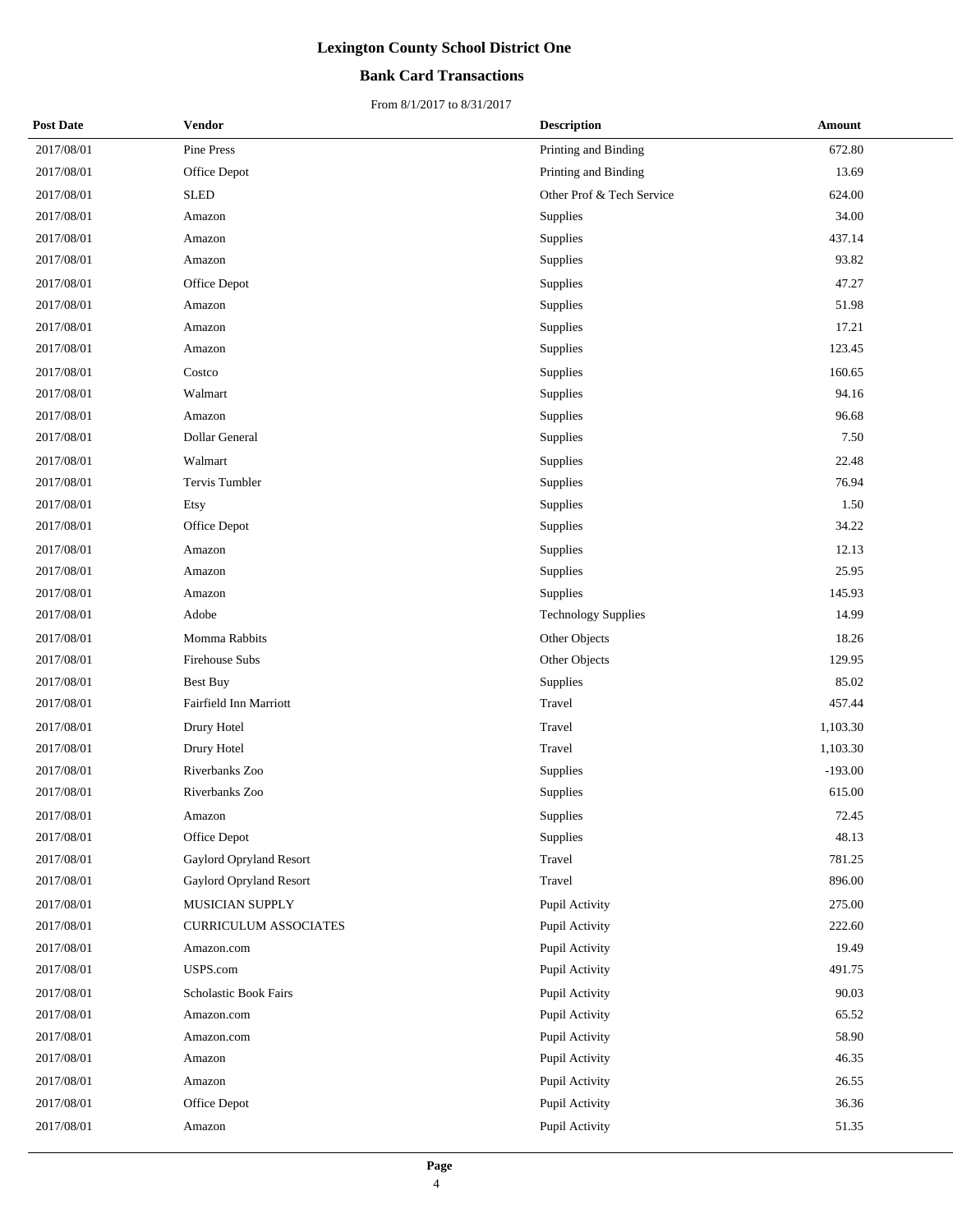## **Bank Card Transactions**

| <b>Post Date</b> | Vendor                        | <b>Description</b> | <b>Amount</b> |  |
|------------------|-------------------------------|--------------------|---------------|--|
| 2017/08/01       | NASE Inc                      | Pupil Activity     | $-195.00$     |  |
| 2017/08/01       | <b>SCACA</b>                  | Pupil Activity     | 52.50         |  |
| 2017/08/01       | Home Depot                    | Pupil Activity     | 31.45         |  |
| 2017/08/01       | Home Depot                    | Pupil Activity     | 17.85         |  |
| 2017/08/01       | Home Depot                    | Pupil Activity     | 139.43        |  |
| 2017/08/01       | Office Depot                  | Supplies           | 113.40        |  |
| 2017/08/01       | Amazon                        | Supplies           | 9.97          |  |
| 2017/08/01       | Walmart                       | Supplies           | 28.48         |  |
| 2017/08/02       | <b>Educational Wonderland</b> | Supplies           | 62.22         |  |
| 2017/08/02       | Office Supply                 | Supplies           | 29.55         |  |
| 2017/08/02       | Walmart                       | Supplies           | 239.73        |  |
| 2017/08/02       | Amazon.com                    | Supplies           | 89.12         |  |
| 2017/08/02       | Amazon.com                    | Supplies           | 44.94         |  |
| 2017/08/02       | Amazon.com                    | Supplies           | 65.52         |  |
| 2017/08/02       | Amazon.de                     | Supplies-Immersion | 217.13        |  |
| 2017/08/02       | Amazon EU-DE                  | Supplies-Immersion | 92.77         |  |
| 2017/08/02       | Low Country Gases Inc         | Supplies           | 80.25         |  |
| 2017/08/02       | amazon                        | Supplies           | 21.98         |  |
| 2017/08/02       | office depot                  | Supplies           | 77.02         |  |
| 2017/08/02       | office depot                  | Supplies           | 123.04        |  |
| 2017/08/02       | Vistaprint                    | Supplies           | 274.63        |  |
| 2017/08/02       | amazon                        | Supplies           | 47.08         |  |
| 2017/08/02       | amazon                        | Supplies           | 54.66         |  |
| 2017/08/02       | lowes                         | Supplies           | 35.12         |  |
| 2017/08/02       | Jane, LLC                     | Supplies           | 53.94         |  |
| 2017/08/02       | target                        | Supplies           | 92.44         |  |
| 2017/08/02       | amazon                        | Supplies           | 143.12        |  |
| 2017/08/02       | Amazon.com                    | Supplies           | 46.41         |  |
| 2017/08/02       | Amazon.com                    | Supplies           | 29.94         |  |
| 2017/08/02       | Amazon.com                    | Supplies           | 27.72         |  |
| 2017/08/02       | Amazon.com                    | Supplies           | 7.45          |  |
| 2017/08/02       | Dollar Tree                   | Supplies           | 30.12         |  |
| 2017/08/02       | Michaels                      | Supplies           | 16.05         |  |
| 2017/08/02       | Crossroads Postal Center      | Supplies           | 104.24        |  |
| 2017/08/02       | Amazon                        | Supplies           | 63.70         |  |
| 2017/08/02       | Dollar Tree                   | Supplies           | 70.62         |  |
| 2017/08/02       | Michaels                      | Supplies           | 11.97         |  |
| 2017/08/02       | Holiday Inn Express Hotel     | Travel             | $-527.97$     |  |
| 2017/08/02       | Lone Star Percussion          | Supplies           | 98.43         |  |
| 2017/08/02       | Amazon                        | Supplies           | 408.73        |  |
| 2017/08/02       | amazon                        | Supplies           | $-17.92$      |  |
| 2017/08/02       | Crown Tickets                 | Supplies           | 60.50         |  |
| 2017/08/02       | Crown Tickets                 | Supplies           | 60.50         |  |
| 2017/08/02       | Yamaha                        | Supplies           | 108.32        |  |
| 2017/08/02       | Forms and Supply              | Supplies           | 29.06         |  |
|                  |                               |                    |               |  |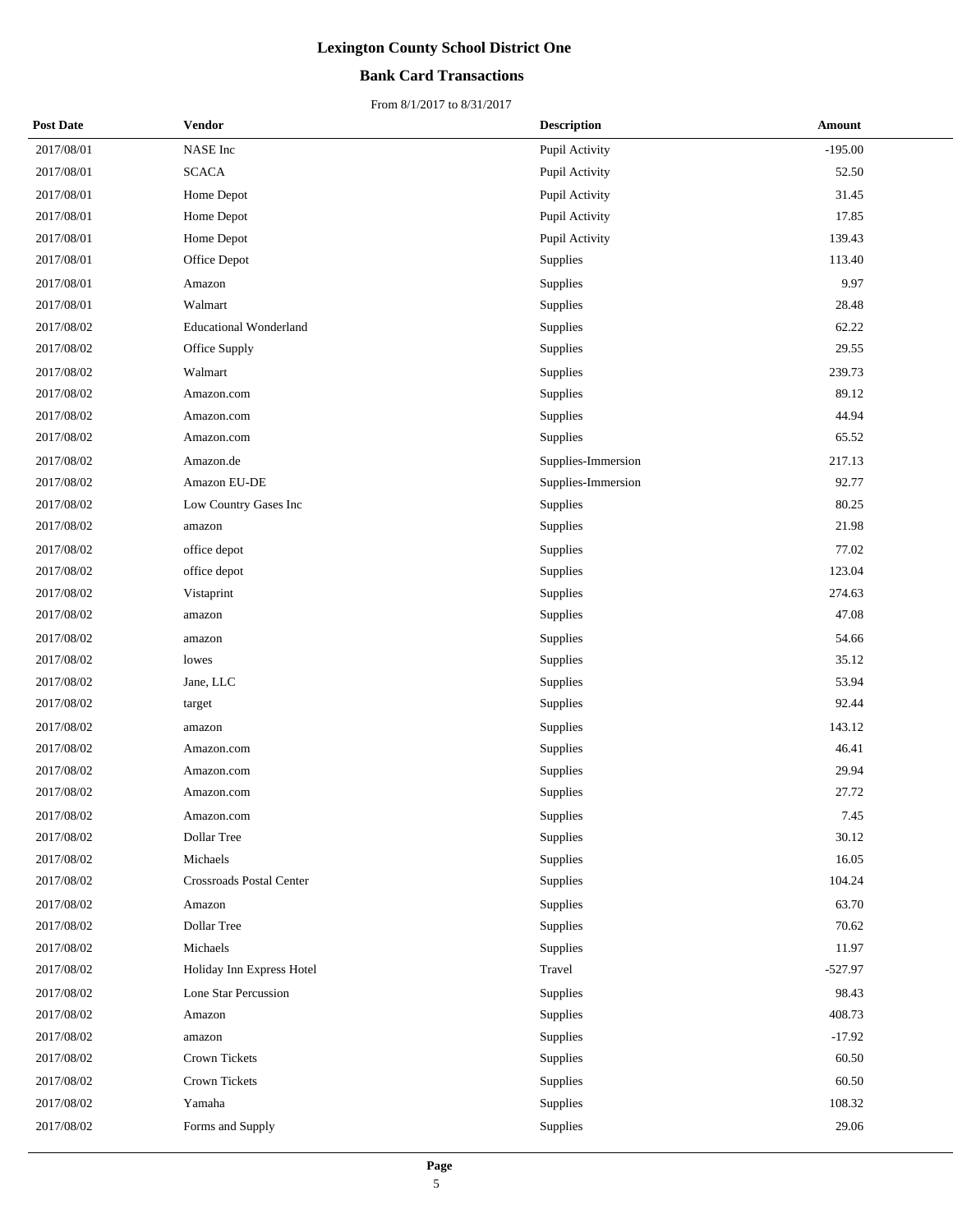## **Bank Card Transactions**

| <b>Post Date</b> | Vendor                     | <b>Description</b>         | Amount   |
|------------------|----------------------------|----------------------------|----------|
| 2017/08/02       | Amazon                     | Supplies                   | 92.54    |
| 2017/08/02       | Amazon                     | <b>Technology Supplies</b> | 384.61   |
| 2017/08/02       | embassy suites Atlanta     | Travel                     | 24.00    |
| 2017/08/02       | Delta Air                  | Travel                     | 25.00    |
| 2017/08/02       | Delta Air                  | Travel                     | 25.00    |
| 2017/08/02       | Sheraton                   | Travel                     | 844.56   |
| 2017/08/02       | Delta Air                  | Travel                     | 25.00    |
| 2017/08/02       | Sheraton                   | Travel                     | 844.56   |
| 2017/08/02       | Delta Air                  | Travel                     | 25.00    |
| 2017/08/02       | Amazon                     | Supplies                   | 176.70   |
| 2017/08/02       | Amazon.com                 | Supplies                   | 15.68    |
| 2017/08/02       | Amazon.com                 | Supplies                   | 18.84    |
| 2017/08/02       | Amazon.com                 | Supplies                   | 193.40   |
| 2017/08/02       | Amazon.com                 | Supplies                   | 13.47    |
| 2017/08/02       | <b>American Airlines</b>   | Travel                     | $-86.96$ |
| 2017/08/02       | <b>Sheraton Denver</b>     | Travel                     | 633.42   |
| 2017/08/02       | <b>Sheraton Denver</b>     | Travel                     | 633.42   |
| 2017/08/02       | <b>Sheraton Denver</b>     | Travel                     | 633.42   |
| 2017/08/02       | Office Depot               | Supplies                   | 457.94   |
| 2017/08/02       | The beachcove resort       | Travel                     | 425.72   |
| 2017/08/02       | Hampton Inn, Littleton, CO | Travel                     | 782.25   |
| 2017/08/02       | <b>American Airlines</b>   | Travel                     | 25.00    |
| 2017/08/02       | <b>American Airlines</b>   | Travel                     | 33.08    |
| 2017/08/02       | Crowne Plaza, Greenville   | Travel                     | 501.18   |
| 2017/08/02       | <b>American Airlines</b>   | Travel                     | 613.61   |
| 2017/08/02       | <b>American Airlines</b>   | Travel                     | 603.60   |
| 2017/08/02       | <b>UCLA</b> Extension      | Travel                     | 775.00   |
| 2017/08/02       | Amazon                     | Supplies                   | 40.55    |
| 2017/08/02       | Amazon                     | Supplies                   | 15.99    |
| 2017/08/02       | Parker's of Lexington      | Supplies                   | 60.88    |
| 2017/08/02       | <b>Embassy Suites</b>      | Travel                     | 27.28    |
| 2017/08/02       | Office Depot/Office Max    | Supplies                   | 69.37    |
| 2017/08/02       | At-A-Glance                | Supplies                   | 13.67    |
| 2017/08/02       | Amazon                     | Supplies                   | 8.99     |
| 2017/08/02       | Office Max                 | Supplies                   | 68.47    |
| 2017/08/02       | Pitt Stop                  | Supplies-Maintenace        | 32.79    |
| 2017/08/02       | OtterBox                   | Supplies-Maintenace        | 42.69    |
| 2017/08/02       | Chick-Fil-A                | Other Objects              | 10.90    |
| 2017/08/02       | Momma Rabbits              | Other Objects              | 70.58    |
| 2017/08/02       | A-Z Lawnmower Parts        | Supplies                   | 427.95   |
| 2017/08/02       | Town and Country           | Supplies                   | 108.50   |
| 2017/08/02       | Ed Smith Lumber            | Supplies                   | 9.36     |
| 2017/08/02       | Lowe's                     | Supplies                   | 146.87   |
| 2017/08/02       | Lowe's                     | Supplies                   | 74.13    |
| 2017/08/02       | Lowe's                     | Supplies                   | 181.58   |
|                  |                            |                            |          |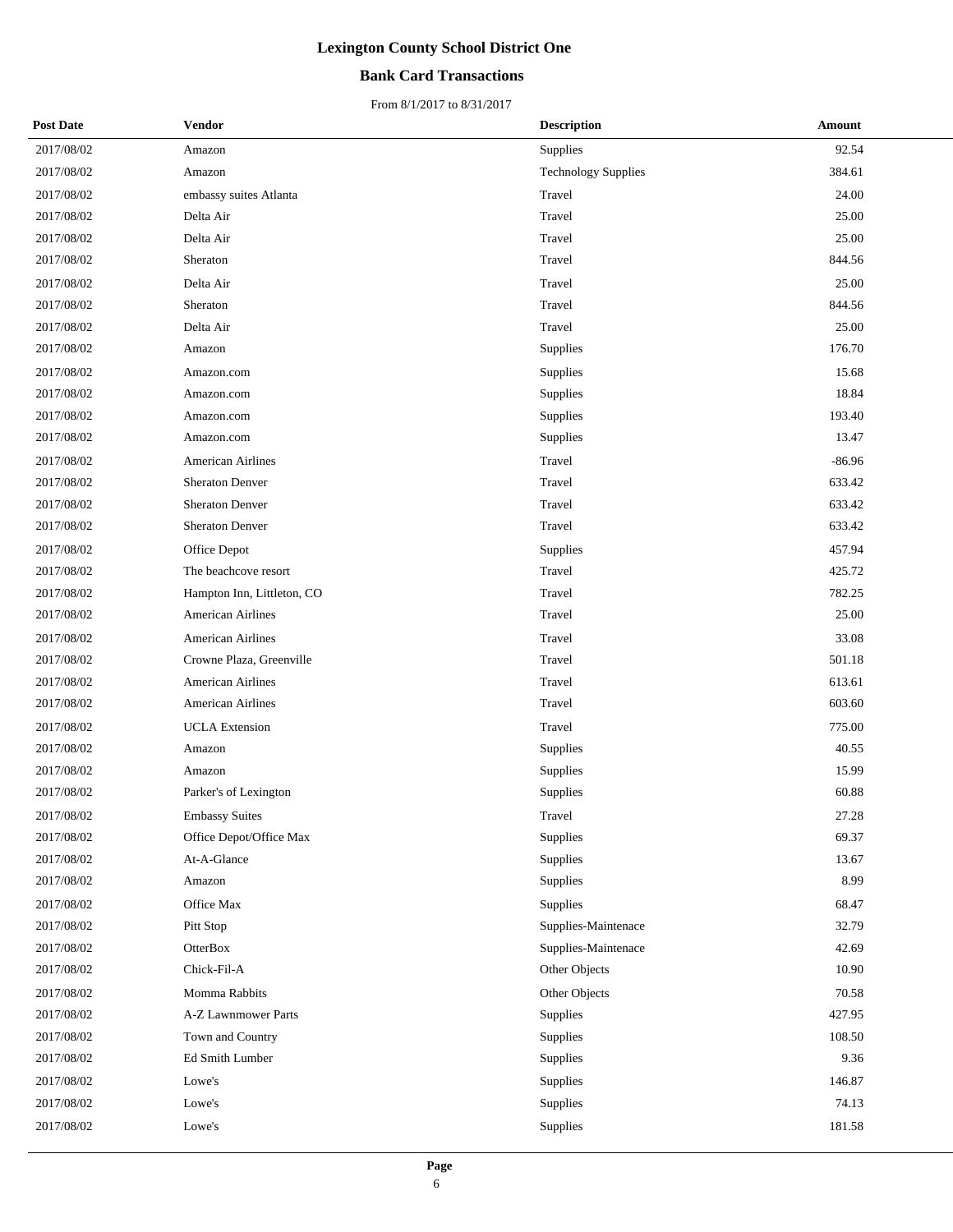## **Bank Card Transactions**

| <b>Post Date</b> | Vendor                 | <b>Description</b>      | Amount |
|------------------|------------------------|-------------------------|--------|
| 2017/08/02       | Pitt Stop              | Supplies                | 19.15  |
| 2017/08/02       | Pitt Stop              | Supplies                | 20.01  |
| 2017/08/02       | THE HOME DEPOT         | Supplies                | 79.62  |
| 2017/08/02       | <b>QUICK STOP</b>      | Supplies                | 40.00  |
| 2017/08/02       | <b>WALMART</b>         | Supplies                | 29.48  |
| 2017/08/02       | The home depot         | Supplies                | 78.67  |
| 2017/08/02       | lowes                  | Supplies                | 25.19  |
| 2017/08/02       | Mega stop              | Supplies                | 30.92  |
| 2017/08/02       | Amazon.com             | Supplies                | 176.69 |
| 2017/08/02       | K-Mart                 | Supplies                | 10.05  |
| 2017/08/02       | Lowe's                 | Supplies                | 39.75  |
| 2017/08/02       | Quick Serve            | Supplies                | 40.01  |
| 2017/08/02       | Amazon.com             | Supplies                | 10.08  |
| 2017/08/02       | Quick Serve            | Supplies                | 28.34  |
| 2017/08/02       | Lowe's                 | Supplies                | 35.38  |
| 2017/08/02       | Lowe's                 | Supplies                | 142.00 |
| 2017/08/02       | Quick Serve            | Supplies                | 28.75  |
| 2017/08/02       | Lowe's                 | Supplies                | 28.79  |
| 2017/08/02       | Coopers Corner         | Supplies                | 80.74  |
| 2017/08/02       | Walmart                | Supplies                | 19.92  |
| 2017/08/02       | Coopers Corner         | Supplies                | 40.00  |
| 2017/08/02       | Amazon                 | Supplies                | 27.10  |
| 2017/08/02       | THE HOME DEPOT #1106   | Supplies                | 22.44  |
| 2017/08/02       | THE HOME DEPOT #1106   | Supplies                | 101.63 |
| 2017/08/02       | LOWES #02967           | Supplies                | 47.02  |
| 2017/08/02       | THE HOME DEPOT #1106   | Supplies                | 104.64 |
| 2017/08/02       | SHELL OIL 57546415704  | Supplies                | 46.33  |
| 2017/08/02       | Exxon Mobil/Pitt Stop  | Supplies                | 42.29  |
| 2017/08/02       | Lexington True Value   | Supplies                | 110.12 |
| 2017/08/02       | Lowes                  | Supplies                | 267.23 |
| 2017/08/02       | Lowes                  | Supplies                | 34.39  |
| 2017/08/02       | Lexington True Value   | Supplies                | 25.29  |
| 2017/08/02       | Amazon.com             | Supplies                | 40.61  |
| 2017/08/02       | Ollie's Bargain Outlet | Supplies                | 144.43 |
| 2017/08/02       | Pitt Stop              | Supplies                | 41.56  |
| 2017/08/02       | Productions Unlimited  | Repairs and Maintenance | 430.82 |
| 2017/08/02       | TapeMonster            | Supplies-Maintenace     | 382.50 |
| 2017/08/02       | Late Fee               | Supplies-Maintenace     | 35.00  |
| 2017/08/02       | Lowes                  | Supplies-Maintenace     | 9.61   |
| 2017/08/02       | Gattis Audio Pro       | Supplies-Maintenace     | 62.65  |
| 2017/08/02       | Finance Charge         | Supplies-Maintenace     | 4.40   |
| 2017/08/02       | Pitt Stop              | Supplies                | 44.00  |
| 2017/08/02       | Lowes                  | Supplies                | 26.15  |
| 2017/08/02       | Lowes                  | Supplies                | 30.15  |
| 2017/08/02       | Pitt Stop              | Supplies                | 41.00  |
|                  |                        |                         |        |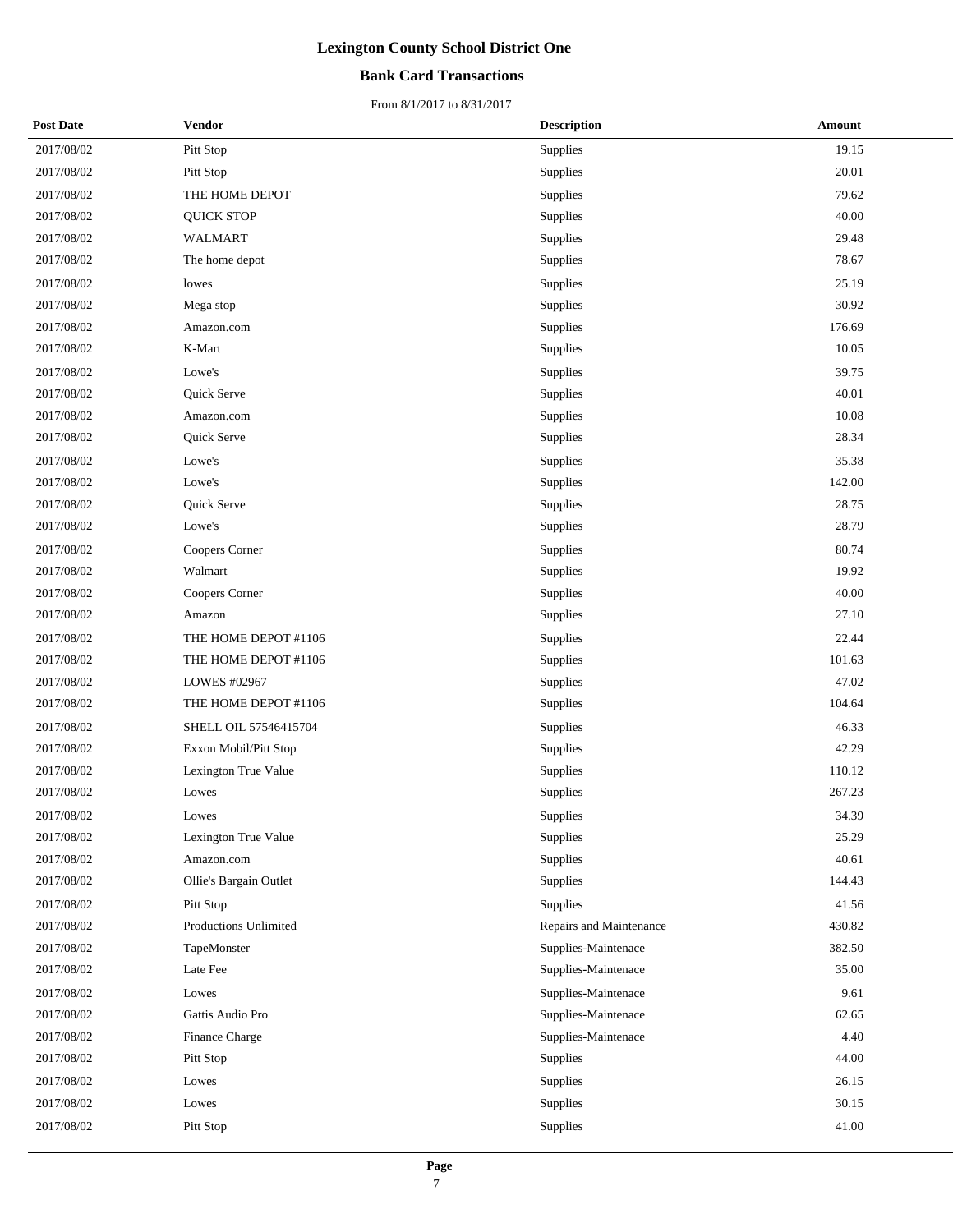## **Bank Card Transactions**

| <b>Post Date</b> | <b>Vendor</b>                  | <b>Description</b>        | Amount   |
|------------------|--------------------------------|---------------------------|----------|
| 2017/08/02       | Lowes                          | Supplies                  | 43.16    |
| 2017/08/02       | Pitt Stop                      | Supplies                  | 40.00    |
| 2017/08/02       | Seven Oaks Plant Shop          | Supplies                  | 70.84    |
| 2017/08/02       | <b>American Airlines</b>       | Travel                    | 25.00    |
| 2017/08/02       | <b>Hyatt Hotel</b>             | Travel                    | 1,297.10 |
| 2017/08/02       | <b>RPS</b>                     | Travel                    | 66.00    |
| 2017/08/02       | Holiday Inn Express            | Travel                    | 407.68   |
| 2017/08/02       | <b>American Airlines</b>       | Travel                    | 25.00    |
| 2017/08/02       | Muhumed1998@gmail.com          | Travel                    | 31.53    |
| 2017/08/02       | PayPal/Languages Unlimited     | Other Prof & Tech Service | 65.00    |
| 2017/08/02       | Professional Programs          | Supplies                  | 134.00   |
| 2017/08/02       | Amazon                         | Supplies                  | 191.88   |
| 2017/08/02       | Office Depot                   | Supplies                  | 256.37   |
| 2017/08/02       | The State Paper                | Periodicals               | 8.95     |
| 2017/08/02       | Wyndham Garden Hotel           | Travel                    | 507.87   |
| 2017/08/02       | Wyndham Garden Hotel           | Travel                    | 507.87   |
| 2017/08/02       | Wyndham Garden Hotel           | Travel                    | 507.87   |
| 2017/08/02       | Ramada Hotel and Conference Ce | Travel                    | 538.18   |
| 2017/08/02       | <b>SC GMIS</b>                 | Travel                    | 50.00    |
| 2017/08/02       | Publix                         | Supplies                  | 8.00     |
| 2017/08/02       | Lowe's Foods                   | Other Objects             | 40.02    |
| 2017/08/02       | Publix                         | Other Objects             | 23.49    |
| 2017/08/02       | <b>USPS</b>                    | Supplies                  | 13.30    |
| 2017/08/02       | Walmart                        | Supplies                  | 16.49    |
| 2017/08/02       | Hyatt Place Greenville         | Travel                    | 772.20   |
| 2017/08/02       | SP Plus                        | Travel                    | 105.00   |
| 2017/08/02       | Hotel Indigo                   | Travel                    | 505.98   |
| 2017/08/02       | Amazon                         | Supplies                  | 18.29    |
| 2017/08/02       | Lowe's                         | Supplies                  | 161.43   |
| 2017/08/02       | Office Depot                   | Supplies                  | 55.60    |
| 2017/08/02       | Home Depot                     | Supplies                  | 30.27    |
| 2017/08/02       | Acco Brands Direct             | Dues and Fees             | 57.77    |
| 2017/08/02       | Academy of Nutrition and Diete | Dues and Fees             | 60.00    |
| 2017/08/02       | Thermoworks                    | <b>Supplies</b>           | 79.60    |
| 2017/08/02       | <b>Whaley Parts and Supply</b> | Supplies                  | 119.45   |
| 2017/08/02       | Thermoworks                    | Supplies                  | 79.60    |
| 2017/08/02       | True Value                     | Supplies                  | 10.69    |
| 2017/08/02       | Thermoworks                    | Supplies                  | 79.60    |
| 2017/08/02       | <b>Webstaurant Store</b>       | Supplies                  | 65.57    |
| 2017/08/02       | Thermoworks                    | Supplies                  | 79.60    |
| 2017/08/02       | True Value                     | Supplies                  | 10.69    |
| 2017/08/02       | Thermoworks                    | Supplies                  | 79.60    |
| 2017/08/02       | Lowe's                         | Supplies                  | 74.15    |
| 2017/08/02       | Lowe's                         | Supplies                  | 36.47    |
| 2017/08/02       | ProKitchen Online              | Supplies                  | 77.34    |
|                  |                                |                           |          |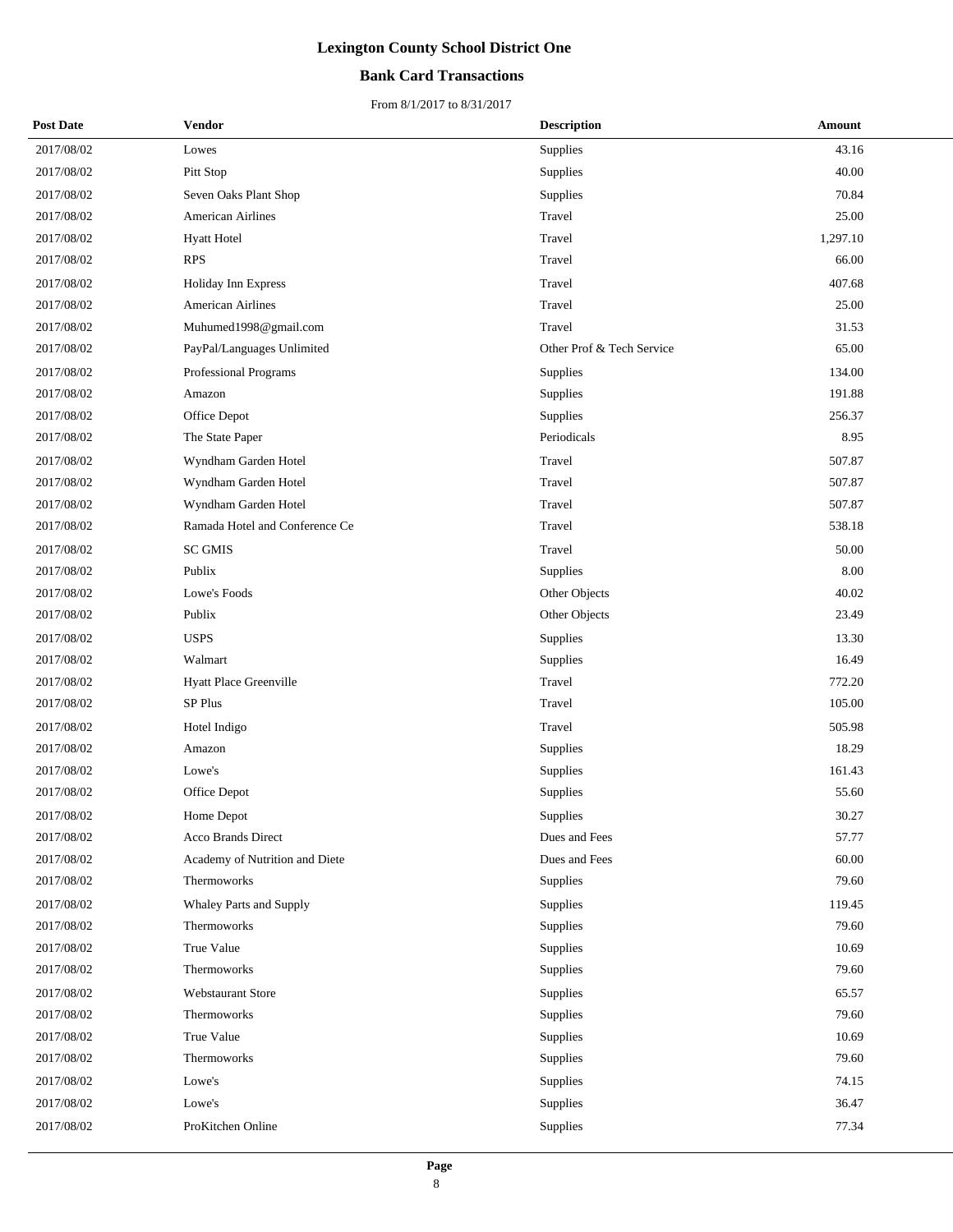## **Bank Card Transactions**

| <b>Post Date</b> | <b>Vendor</b>            | <b>Description</b> | <b>Amount</b> |
|------------------|--------------------------|--------------------|---------------|
| 2017/08/02       | Thermoworks              | Supplies           | 79.60         |
| 2017/08/02       | Johnstone Supply         | Supplies           | 378.16        |
| 2017/08/02       | <b>Webstaurant Store</b> | Supplies           | 65.57         |
| 2017/08/02       | True Value               | Supplies           | 10.69         |
| 2017/08/02       | Thermoworks              | Supplies           | 79.60         |
| 2017/08/02       | Thermoworks              | Supplies           | 79.60         |
| 2017/08/02       | <b>General Sales</b>     | Supplies           | 101.22        |
| 2017/08/02       | Whaley Parts and Supply  | Supplies           | 70.04         |
| 2017/08/02       | Thermoworks              | Supplies           | 79.60         |
| 2017/08/02       | Thermoworks              | Supplies           | 79.59         |
| 2017/08/02       | <b>Webstaurant Store</b> | Supplies           | 65.57         |
| 2017/08/02       | Johnstone Supply         | Supplies           | 255.60        |
| 2017/08/02       | Webstaurant Store        | Supplies           | 65.57         |
| 2017/08/02       | Lowe's                   | Supplies           | 18.16         |
| 2017/08/02       | True Value               | Supplies           | 10.69         |
| 2017/08/02       | Thermoworks              | Supplies           | 76.40         |
| 2017/08/02       | Johnstone Supply         | Supplies           | 28.03         |
| 2017/08/02       | Thermoworks              | Supplies           | 76.40         |
| 2017/08/02       | <b>Webstaurant Store</b> | Supplies           | 65.57         |
| 2017/08/02       | Thermoworks              | Supplies           | 76.40         |
| 2017/08/02       | Thermoworks              | Supplies           | 76.40         |
| 2017/08/02       | Thermoworks              | Supplies           | 76.40         |
| 2017/08/02       | Lowe's                   | Supplies           | 85.80         |
| 2017/08/02       | True Value               | Supplies           | 10.69         |
| 2017/08/02       | Thermoworks              | Supplies           | 76.40         |
| 2017/08/02       | <b>Webstaurant Store</b> | Supplies           | 65.56         |
| 2017/08/02       | Thermoworks              | Supplies           | 76.40         |
| 2017/08/02       | ProKitchen Online        | Supplies           | 27.51         |
| 2017/08/02       | Thermoworks              | Supplies           | 76.40         |
| 2017/08/02       | True Value               | Supplies           | 10.69         |
| 2017/08/02       | Thermoworks              | Supplies           | 76.40         |
| 2017/08/02       | Webstaurant Store        | Supplies           | 65.57         |
| 2017/08/02       | Thermoworks              | Supplies           | 76.39         |
| 2017/08/02       | Thermoworks              | Supplies           | 76.39         |
| 2017/08/02       | Thermoworks              | Supplies           | 76.40         |
| 2017/08/02       | Thermoworks              | Supplies           | 76.40         |
| 2017/08/02       | Webstaurant Store        | Supplies           | 65.57         |
| 2017/08/02       | Thermoworks              | Supplies           | 76.40         |
| 2017/08/02       | Johnstone Supply         | Supplies           | 177.54        |
| 2017/08/02       | ProKitchen Online        | Supplies           | 80.64         |
| 2017/08/02       | Johnstone Supply         | Supplies           | 196.56        |
| 2017/08/02       | United Refrigeration     | Supplies           | 369.53        |
| 2017/08/02       | Johnstone Supply         | Supplies           | 140.09        |
| 2017/08/02       | Thermoworks              | Supplies           | 76.40         |
| 2017/08/02       | Thermoworks              | Supplies           | 76.40         |
|                  |                          |                    |               |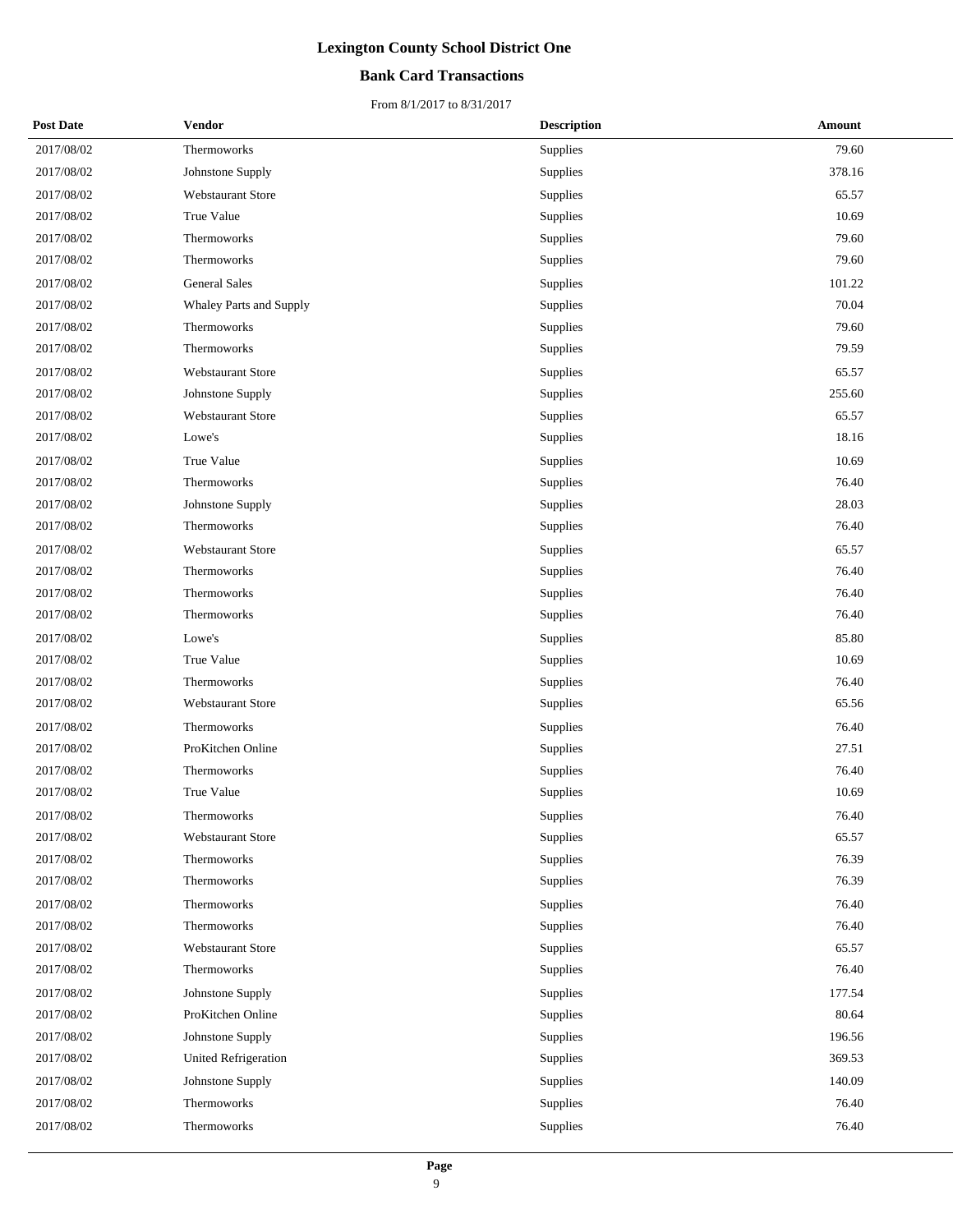## **Bank Card Transactions**

| <b>Post Date</b> | Vendor                          | <b>Description</b> | Amount   |
|------------------|---------------------------------|--------------------|----------|
| 2017/08/02       | ProKitchen Online               | Supplies           | 80.65    |
| 2017/08/02       | Lowe's                          | Supplies           | 58.24    |
| 2017/08/02       | Thermoworks                     | Supplies           | 76.40    |
| 2017/08/02       | Thermoworks                     | Supplies           | 76.40    |
| 2017/08/02       | Thermoworks                     | Supplies           | 76.40    |
| 2017/08/02       | Thermoworks                     | Supplies           | 76.40    |
| 2017/08/02       | Amazon                          | Pupil Activity     | 25.98    |
| 2017/08/02       | Amazon.com                      | Pupil Activity     | 62.70    |
| 2017/08/02       | Walmart                         | Pupil Activity     | 97.20    |
| 2017/08/02       | Wristbandexpress.com            | Pupil Activity     | 41.01    |
| 2017/08/02       | Walmart                         | Pupil Activity     | 85.43    |
| 2017/08/02       | Heinemann                       | Pupil Activity     | 330.00   |
| 2017/08/02       | Storey's Florist                | Pupil Activity     | 87.75    |
| 2017/08/02       | The home depot                  | Pupil Activity     | 42.76    |
| 2017/08/02       | D&W Sportswear                  | Pupil Activity     | 97.00    |
| 2017/08/02       | Lowes Foods                     | Pupil Activity     | 26.63    |
| 2017/08/02       | Lowes Foods                     | Pupil Activity     | 45.37    |
| 2017/08/02       | <b>Oriental Trading Company</b> | Supplies           | 14.95    |
| 2017/08/02       | Walmart                         | Supplies           | 12.49    |
| 2017/08/04       | Amazon                          | Supplies           | 149.99   |
| 2017/08/04       | USF - University South Florida  | Travel             | 660.00   |
| 2017/08/04       | Expedia                         | Travel             | 463.60   |
| 2017/08/04       | School Health                   | Supplies           | 237.96   |
| 2017/08/04       | MacGill                         | Supplies           | 93.98    |
| 2017/08/04       | School Nurse Supply             | Supplies           | 235.50   |
| 2017/08/04       | Omni San Antonio                | Travel             | 603.79   |
| 2017/08/04       | Omni                            | Travel             | $-32.31$ |
| 2017/08/04       | Omni San Antonio                | Travel             | 571.48   |
| 2017/08/04       | Omni San Antonio                | Travel             | 582.25   |
| 2017/08/04       | Omni                            | Travel             | $-10.77$ |
| 2017/08/04       | <b>USC</b>                      | Travel             | 135.00   |
| 2017/08/04       | Expedia                         | Travel             | 516.96   |
| 2017/08/04       | Harmony Education/NSRF          | Dues and Fees      | 75.00    |
| 2017/08/04       | Ed Smith Lumber                 | Supplies           | 20.09    |
| 2017/08/04       | Ed Smith Lumber                 | Supplies           | 20.87    |
| 2017/08/04       | Ed Smith Lumber                 | Supplies           | 12.81    |
| 2017/08/04       | Town and Country                | Supplies           | 75.01    |
| 2017/08/04       | Town and Country                | Supplies           | 100.00   |
| 2017/08/04       | Tractor Supply Co.              | Supplies           | 149.78   |
| 2017/08/04       | Pitt Stop                       | Supplies           | 29.15    |
| 2017/08/04       | The Home Depot                  | Supplies           | 9.90     |
| 2017/08/04       | Pitt Stop                       | Supplies           | 38.29    |
| 2017/08/04       | Quia Subscription               | Pupil Activity     | 49.00    |
| 2017/08/04       | Amazon                          | Pupil Activity     | 12.99    |
| 2017/08/04       | Amazon                          | Pupil Activity     | 72.41    |
|                  |                                 |                    |          |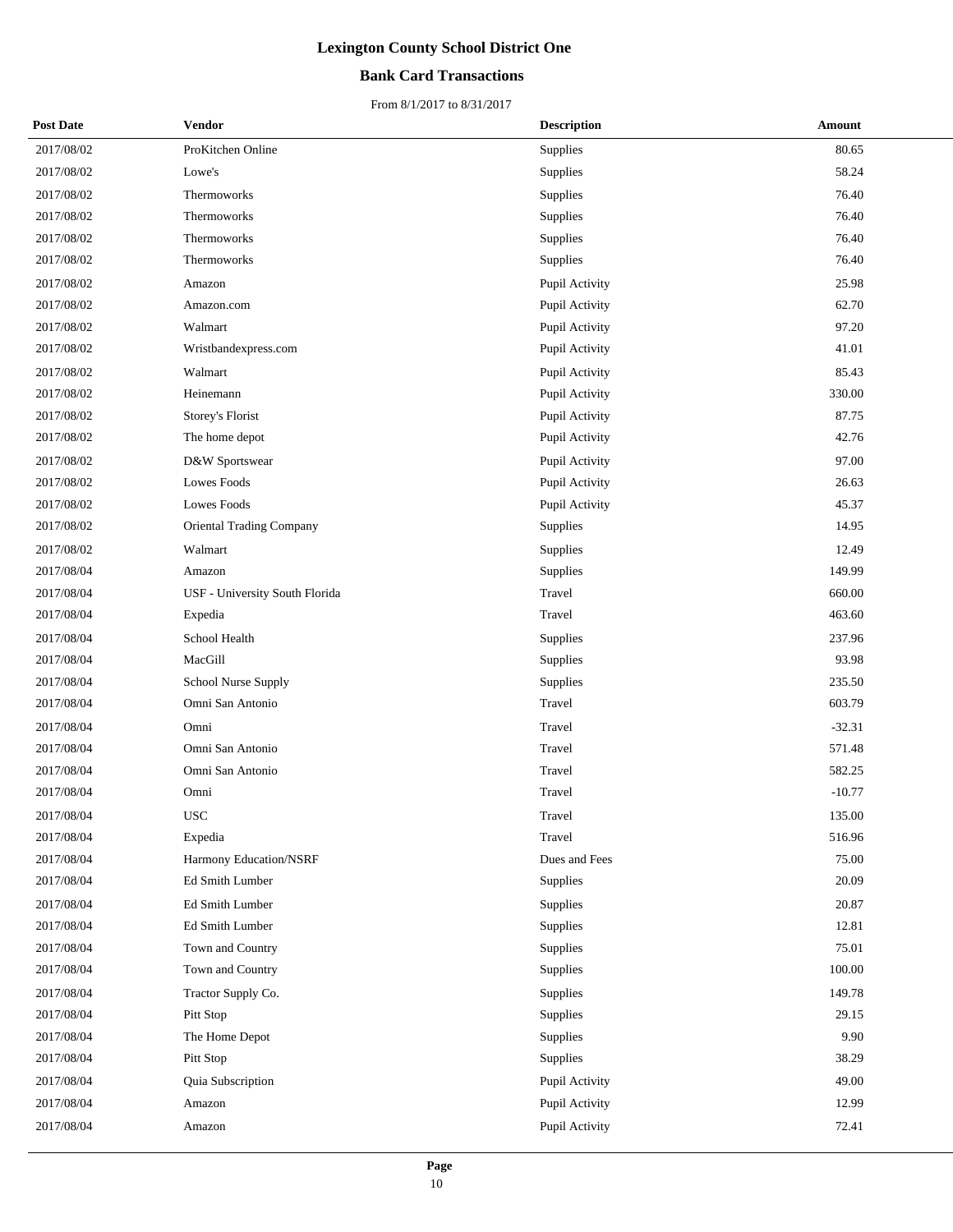## **Bank Card Transactions**

| <b>Post Date</b> | Vendor                          | <b>Description</b>   | Amount    |
|------------------|---------------------------------|----------------------|-----------|
| 2017/08/04       | Amazon                          | Pupil Activity       | 53.99     |
| 2017/08/04       | <b>Super Duper Publications</b> | Pupil Activity       | 196.67    |
| 2017/08/04       | Heinemann                       | Pupil Activity       | 110.00    |
| 2017/08/04       | Amazon                          | Pupil Activity       | 178.74    |
| 2017/08/04       | Really Good Stuff               | Pupil Activity       | 423.91    |
| 2017/08/04       | Office Depot                    | Pupil Activity       | 117.56    |
| 2017/08/04       | Target                          | Pupil Activity       | 128.39    |
| 2017/08/04       | Amazon                          | Pupil Activity       | 24.95     |
| 2017/08/04       | Amazon                          | Pupil Activity       | 23.95     |
| 2017/08/04       | Amazon                          | Pupil Activity       | 209.88    |
| 2017/08/04       | Amazon                          | Pupil Activity       | 54.08     |
| 2017/08/04       | Ikea                            | Pupil Activity       | 76.65     |
| 2017/08/07       | Office Max                      | <b>Supplies</b>      | 32.50     |
| 2017/08/07       | Low Country Yearbook            | Dues and Fees        | 250.00    |
| 2017/08/07       | Harmony School                  | Dues and Fees        | 25.00     |
| 2017/08/07       | Courtyard - Embassy Row         | Travel               | 49.40     |
| 2017/08/07       | <b>Lexington Printing</b>       | Printing and Binding | 742.02    |
| 2017/08/07       | Amazon                          | Supplies             | 131.30    |
| 2017/08/09       | Amazon                          | Supplies             | 79.38     |
| 2017/08/09       | Amazon                          | Supplies             | 12.69     |
| 2017/08/09       | Amazon                          | <b>Supplies</b>      | 58.17     |
| 2017/08/09       | Disney Resorts                  | Pupil Transportation | $-189.00$ |
| 2017/08/09       | Smith & Jones Janitorial        | Supplies             | 281.09    |
| 2017/08/09       | Lowe's                          | Supplies             | 207.55    |
| 2017/08/09       | Walmart                         | <b>Supplies</b>      | 19.92     |
| 2017/08/09       | Amazon                          | Pupil Activity       | 132.37    |
| 2017/08/22       | GFOASC 888-8916064 SC           | Travel               | 112.75    |
| 2017/08/22       | AMERICAN AIR0018685863459 FORT  | Travel               | 362.40    |
| 2017/08/22       | AMERICAN AIR0018686167174 FORT  | Travel               | 362.40    |
| 2017/08/22       | PAYPAL*SNUG 402-935-7733 AK     | Travel               | 590.00    |
| 2017/08/22       | PAYPAL8SNUG 402-936-7733AK      | Travel               | 590.00    |
| 2017/08/22       | POSTAL EXPRESS LEXINGTON SC     | Supplies             | 15.30     |
| 2017/08/22       | STAPLES DIRECT 800-3333330 MA   | Supplies             | 113.90    |
| 2017/08/22       | PSOTAL EXPRESS LEXINGTON SC     | Supplies             | 7.65      |
| 2017/08/25       | Hyatt Regency Greenville Green  | Travel               | 1,018.58  |
| 2017/08/25       | POSTAL EXPRESS LEXINGTON SC     | Supplies             | 16.96     |
| 2017/08/28       | Amazon.com                      | Supplies             | 4.25      |
| 2017/08/28       | Ship and Print Solutions        | Printing and Binding | 64.20     |
| 2017/08/28       | Amazon.com                      | Supplies             | 167.49    |
| 2017/08/28       | <b>Amazon MarketPlace</b>       | Supplies             | 7.98      |
| 2017/08/28       | Wal-Mart                        | Supplies             | 9.50      |
| 2017/08/28       | Chef's Store                    | Supplies             | 20.84     |
| 2017/08/28       | Amazon.com                      | Supplies             | 8.99      |
| 2017/08/28       | Amazon.com (ERROR)              | Supplies             | 69.03     |
| 2017/08/28       | Amazon.com (ERROR)              | Supplies             | 16.30     |
|                  |                                 |                      |           |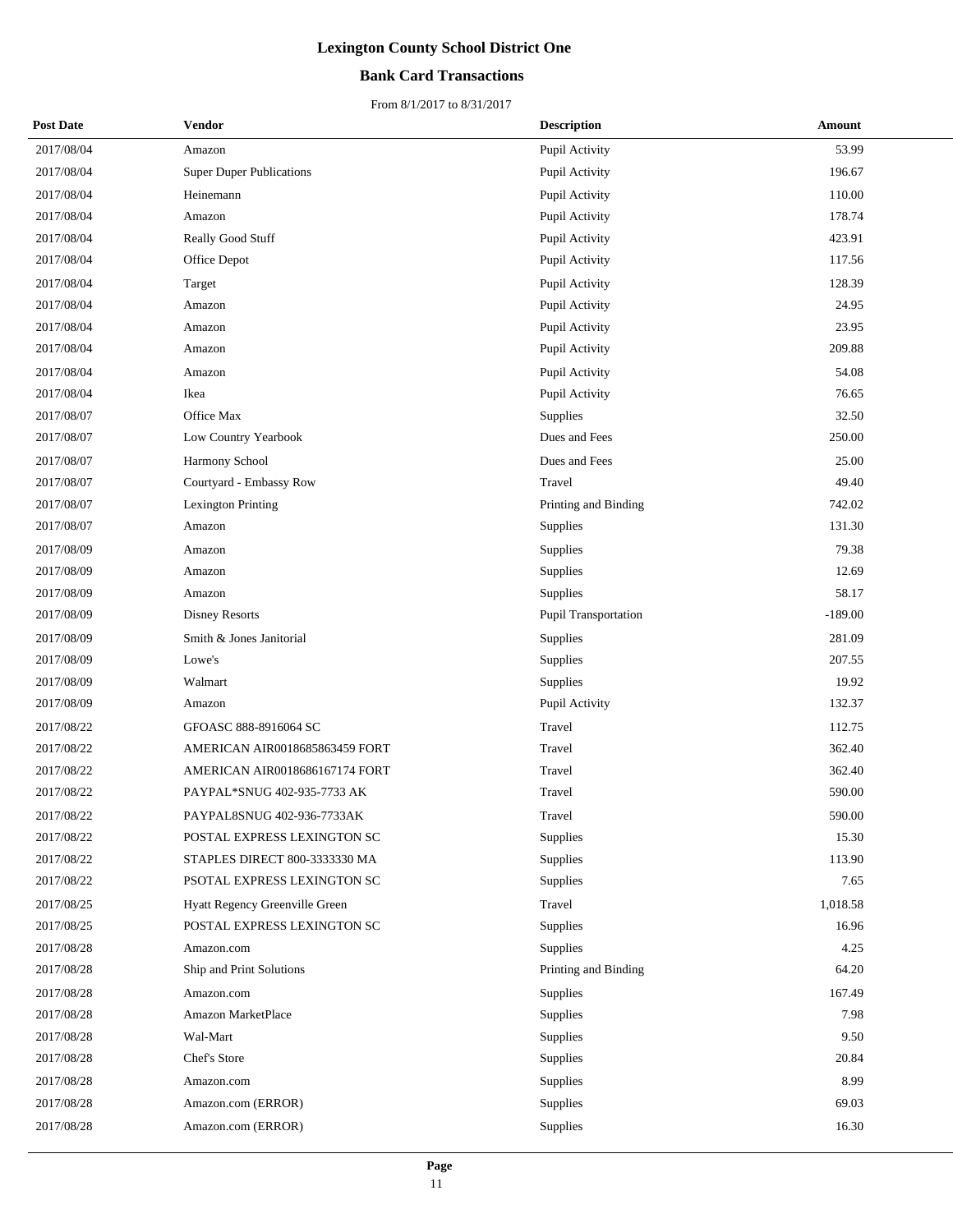### **Bank Card Transactions**

| <b>Post Date</b> | <b>Vendor</b>                  | <b>Description</b>        | Amount   |
|------------------|--------------------------------|---------------------------|----------|
| 2017/08/28       | Wal-Mart                       | Supplies                  | 153.82   |
| 2017/08/28       | Wal-Mart                       | Supplies                  | 27.64    |
| 2017/08/28       | SCASA.org                      | Travel                    | 600.00   |
| 2017/08/28       | Office Depot                   | Supplies                  | 72.40    |
| 2017/08/28       | Office Depot                   | Supplies                  | 29.94    |
| 2017/08/28       | <b>HMCO Books</b>              | Supplies                  | 128.39   |
| 2017/08/28       | Office Depot                   | Supplies                  | 94.60    |
| 2017/08/28       | Walmart.com                    | Supplies                  | 190.40   |
| 2017/08/28       | Lowe's                         | Supplies                  | 115.15   |
| 2017/08/28       | Shell/Corner Pantry            | Supplies                  | 75.00    |
| 2017/08/28       | Wal-Mart                       | Supplies                  | 48.62    |
| 2017/08/28       | <b>Batteries Plus Bulbs</b>    | Supplies                  | 37.44    |
| 2017/08/28       | Corner Pantry                  | Supplies                  | 60.78    |
| 2017/08/28       | CES                            | Supplies                  | 9.10     |
| 2017/08/28       | Decker Equipment               | <b>Supplies</b>           | 123.35   |
| 2017/08/28       | Lowe's Foods                   | Supplies                  | 41.00    |
| 2017/08/28       | Lowe's                         | Supplies                  | 44.06    |
| 2017/08/28       | Rose Talbert                   | Supplies                  | 322.22   |
| 2017/08/28       | Lowe's                         | Supplies                  | 74.88    |
| 2017/08/28       | Irmo Chapin Recreation Commiss | Supplies                  | 150.00   |
| 2017/08/28       | Theartofed.com                 | Other Prof & Tech Service | 149.00   |
| 2017/08/30       | <b>DOLLAR TREE</b>             | Supplies                  | 104.65   |
| 2017/08/30       | <b>AMAZON</b>                  | Supplies                  | 24.18    |
| 2017/08/30       | Amazon.com                     | Supplies                  | 6.99     |
| 2017/08/30       | <b>ID Card Group</b>           | Printing and Binding      | 339.52   |
| 2017/08/30       | Made You Look Printers         | Printing and Binding      | 666.61   |
| 2017/08/30       | Learning Without Tears         | Printing and Binding      | 18.67    |
| 2017/08/30       | <b>SPELL CITY</b>              | Supplies                  | 59.95    |
| 2017/08/30       | <b>AMAZON</b>                  | Supplies                  | 16.17    |
| 2017/08/30       | SPELL CITY                     | Supplies                  | 59.95    |
| 2017/08/30       | <b>SPELL CITY</b>              | Supplies                  | 59.95    |
| 2017/08/30       | SPELL CITY                     | Supplies                  | 59.95    |
| 2017/08/30       | SPELL CITY                     | Supplies                  | 59.95    |
| 2017/08/30       | Amazon.de                      | Supplies-Immersion        | $-7.74$  |
| 2017/08/30       | Amazon.de                      | Supplies-Immersion        | 124.82   |
| 2017/08/30       | <b>AMAZON</b>                  | Supplies                  | 25.57    |
| 2017/08/30       | <b>AMAZON</b>                  | Supplies                  | 59.95    |
| 2017/08/30       | <b>CORWIN PRESS</b>            | Supplies                  | 1,826.70 |
| 2017/08/30       | <b>Service Printing</b>        | Printing and Binding      | 288.90   |
| 2017/08/30       | Office Depot                   | Printing and Binding      | 58.18    |
| 2017/08/30       | Lowe's                         | Supplies                  | 51.32    |
| 2017/08/30       | Walmart                        | Supplies                  | 20.76    |
| 2017/08/30       | LOWE'S                         | Supplies                  | 76.56    |
| 2017/08/30       | WALMART                        | Supplies                  | 61.77    |
| 2017/08/30       | DOLLAR TREE STORES, INC.       | Supplies                  | 27.00    |
|                  |                                |                           |          |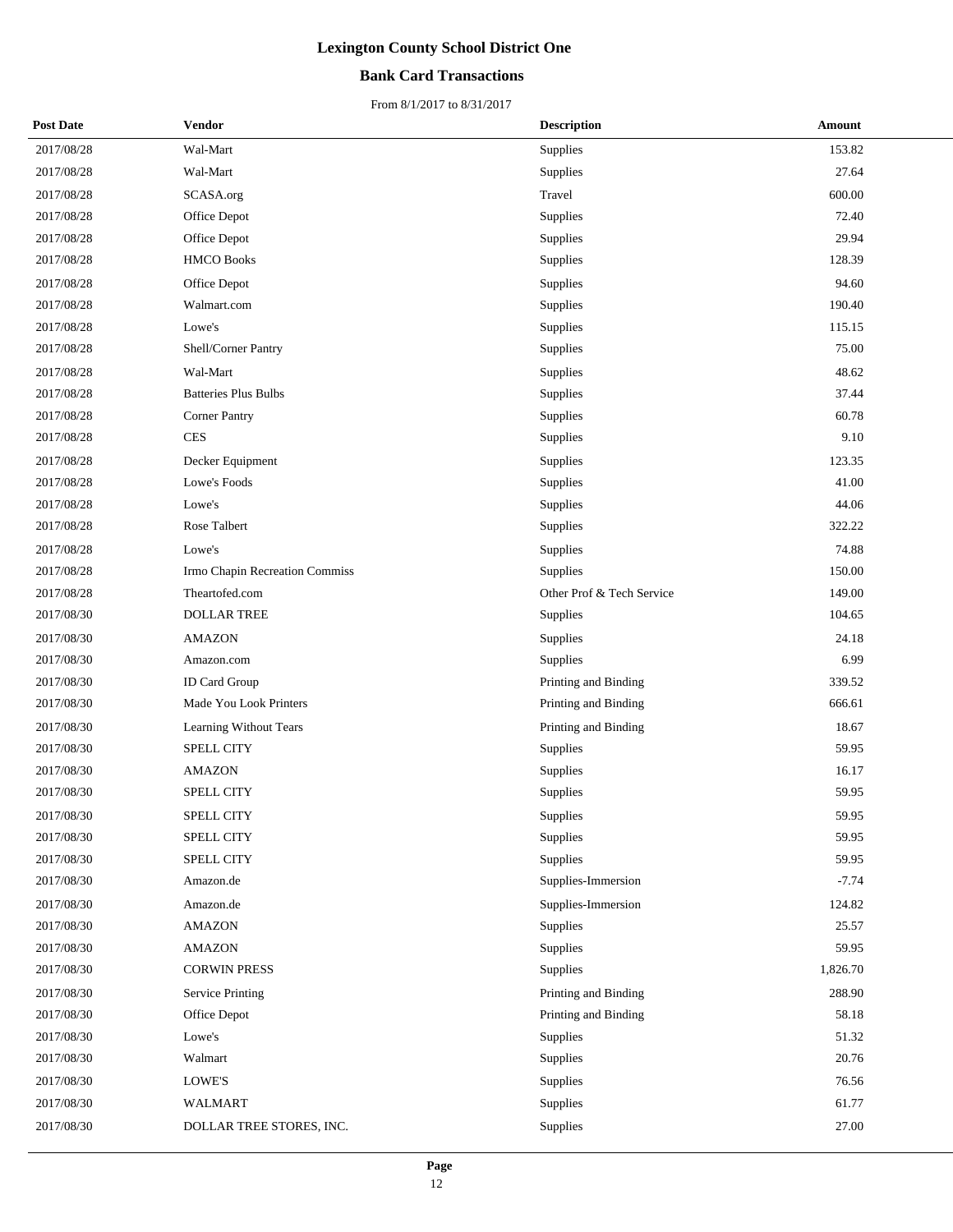## **Bank Card Transactions**

| <b>Post Date</b> | <b>Vendor</b>           | <b>Description</b>         | Amount |
|------------------|-------------------------|----------------------------|--------|
| 2017/08/30       | <b>MICHAELS</b>         | Supplies                   | 75.06  |
| 2017/08/30       | CAROLINA POTTERY        | Supplies                   | 234.63 |
| 2017/08/30       | <b>HOBBY LOBBY</b>      | Supplies                   | 133.50 |
| 2017/08/30       | JO-ANN FABRIC AND CRAFT | Supplies                   | 89.58  |
| 2017/08/30       | Unibind (Peleman)       | Supplies                   | 93.85  |
| 2017/08/30       | Gilbert PO              | Supplies                   | 215.00 |
| 2017/08/30       | Amazon                  | Supplies                   | 19.82  |
| 2017/08/30       | Dollar General          | Supplies                   | 16.05  |
| 2017/08/30       | Office Depot            | Supplies                   | 124.40 |
| 2017/08/30       | Office Depot            | Supplies                   | 72.72  |
| 2017/08/30       | Wessell Music           | Supplies                   | 343.65 |
| 2017/08/30       | Amazon                  | Supplies                   | 41.42  |
| 2017/08/30       | <b>USPS</b>             | Supplies                   | 11.46  |
| 2017/08/30       | Barnes and Noble        | Supplies                   | 171.80 |
| 2017/08/30       | <b>JW</b> Pepper        | Supplies                   | 234.17 |
| 2017/08/30       | Amazon                  | <b>Technology Supplies</b> | 21.19  |
| 2017/08/30       | Amazon.com              | Supplies                   | 146.92 |
| 2017/08/30       | Michaels                | Supplies                   | 55.04  |
| 2017/08/30       | Fed Ex Office           | Supplies                   | 51.11  |
| 2017/08/30       | Party City              | Supplies                   | 33.46  |
| 2017/08/30       | Fed Ex Office           | Supplies                   | 3.20   |
| 2017/08/30       | Smartsheet              | <b>Technology Supplies</b> | 249.00 |
| 2017/08/30       | <b>MARKERTEK</b>        | Supplies                   | 305.00 |
| 2017/08/30       | <b>MONOPRICE</b>        | Supplies                   | 104.54 |
| 2017/08/30       | <b>FSI</b>              | Supplies                   | 438.38 |
| 2017/08/30       | NRA ServSafe Restaurant | Supplies                   | 766.67 |
| 2017/08/30       | <b>Staples</b>          | Supplies                   | 46.48  |
| 2017/08/30       | AMAZON.COM              | <b>Technology Supplies</b> | 5.98   |
| 2017/08/30       | Baymont Inn & Suites    | Pupil Transportation       | 74.80  |
| 2017/08/30       | Baymont Inn & Suites    | Travel                     | 74.80  |
| 2017/08/30       | Amazon                  | Supplies                   | 46.99  |
| 2017/08/30       | Amazon                  | Supplies                   | 31.22  |
| 2017/08/30       | Amazon                  | Supplies                   | 129.52 |
| 2017/08/30       | Office Depot            | Supplies                   | 385.14 |
| 2017/08/30       | Amazon                  | Supplies                   | 129.99 |
| 2017/08/30       | Walmart                 | Supplies                   | 19.17  |
| 2017/08/30       | Office Depot            | Supplies                   | 15.60  |
| 2017/08/30       | Forms and Supply        | Supplies                   | 47.38  |
| 2017/08/30       | The UPS Store           | Supplies                   | 13.75  |
| 2017/08/30       | Dollar Tree             | Supplies                   | 6.42   |
| 2017/08/30       | <b>Ultimate Office</b>  | Supplies                   | 237.29 |
| 2017/08/30       | Vista Print             | Supplies                   | 36.46  |
| 2017/08/30       | Amazon                  | Supplies                   | 82.38  |
| 2017/08/30       | Scholastic Magazine     | Supplies                   | 90.75  |
| 2017/08/30       | WP Law                  | Supplies                   | 23.34  |
|                  |                         |                            |        |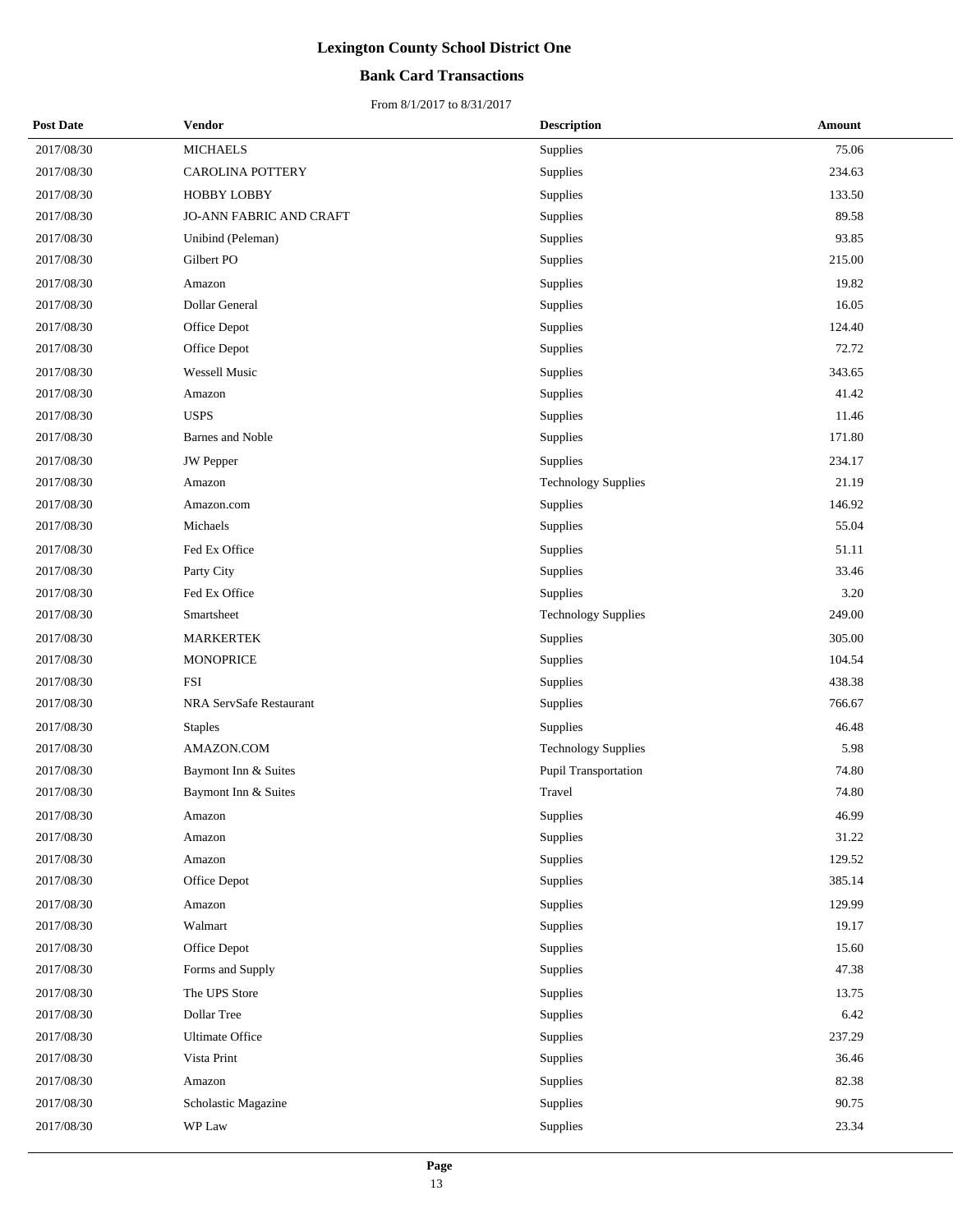## **Bank Card Transactions**

| <b>Post Date</b> | Vendor                  | <b>Description</b>        | Amount   |
|------------------|-------------------------|---------------------------|----------|
| 2017/08/30       | <b>LOWES</b>            | <b>Supplies</b>           | 34.34    |
| 2017/08/30       | THE WEBSTAURANT STORE   | Supplies                  | 382.64   |
| 2017/08/30       | <b>USPS</b>             | Supplies                  | 245.00   |
| 2017/08/30       | <b>VALUE HOBBY</b>      | Supplies                  | 147.91   |
| 2017/08/30       | JW Pepper               | Supplies                  | 219.93   |
| 2017/08/30       | <b>SCHOOL HEALTH</b>    | Supplies                  | 118.25   |
| 2017/08/30       | Walmart                 | Supplies                  | 135.37   |
| 2017/08/30       | Walmart                 | Supplies                  | 70.78    |
| 2017/08/30       | <b>FOLLETT</b>          | Library Books             | 154.21   |
| 2017/08/30       | <b>Survey Monkey</b>    | Software Renewal/Agreemen | 78.00    |
| 2017/08/30       | Weebly.com              | Software Renewal/Agreemen | 79.90    |
| 2017/08/30       | Amazon                  | Library Books             | 122.76   |
| 2017/08/30       | ESPN.com                | Periodicals               | 26.00    |
| 2017/08/30       | <b>Hilton Baltimore</b> | Travel                    | 952.90   |
| 2017/08/30       | <b>SCSBA</b>            | Travel                    | 1,560.00 |
| 2017/08/30       | Walmart                 | Supplies                  | 77.24    |
| 2017/08/30       | Publix                  | Supplies                  | 21.19    |
| 2017/08/30       | <b>SCSBA</b>            | Travel                    | 60.00    |
| 2017/08/30       | <b>SCASA</b>            | Travel                    | 125.00   |
| 2017/08/30       | Amazon.com              | Supplies                  | 343.90   |
| 2017/08/30       | Antai Asian Gourmet     | Other Objects             | 65.40    |
| 2017/08/30       | Miyo's of Lexington     | Other Objects             | 67.25    |
| 2017/08/30       | TOWNPLACE SUITES        | Travel                    | 389.76   |
| 2017/08/30       | <b>HAMPTON INN</b>      | Travel                    | 475.20   |
| 2017/08/30       | COMPLIANCE SIGNS        | Supplies                  | 62.50    |
| 2017/08/30       | <b>AMAZON</b>           | Supplies                  | 107.96   |
| 2017/08/30       | <b>AMAZON</b>           | Supplies                  | 139.93   |
| 2017/08/30       | Dollar General          | Supplies                  | 22.74    |
| 2017/08/30       | Office Depot            | Supplies                  | 155.49   |
| 2017/08/30       | <b>USPS</b>             | Supplies                  | 245.00   |
| 2017/08/30       | Amazon.com              | Supplies                  | 19.99    |
| 2017/08/30       | <b>WALMART</b>          | Supplies                  | 4.71     |
| 2017/08/30       | OFFICE DEPOT/OFFICE MAX | Supplies                  | 69.55    |
| 2017/08/30       | $\operatorname{LOWE'S}$ | Supplies                  | 59.29    |
| 2017/08/30       | USPS -                  | Supplies                  | 147.00   |
| 2017/08/30       | Walmart                 | Supplies                  | 8.50     |
| 2017/08/30       | Walmart                 | Supplies                  | 33.61    |
| 2017/08/30       | Office Depot            | Supplies                  | 49.69    |
| 2017/08/30       | <b>WALMART</b>          | Supplies                  | 10.53    |
| 2017/08/30       | <b>WALMART</b>          | Supplies                  | 23.36    |
| 2017/08/30       | Amazon.com              | Supplies                  | $-40.48$ |
| 2017/08/30       | Pine Press              | Supplies                  | 22.33    |
| 2017/08/30       | Smith Rubber Stamp      | Supplies                  | 14.85    |
| 2017/08/30       | Amazon.com              | Supplies                  | 64.70    |
| 2017/08/30       | Shoplet                 | Supplies                  | 30.95    |
|                  |                         |                           |          |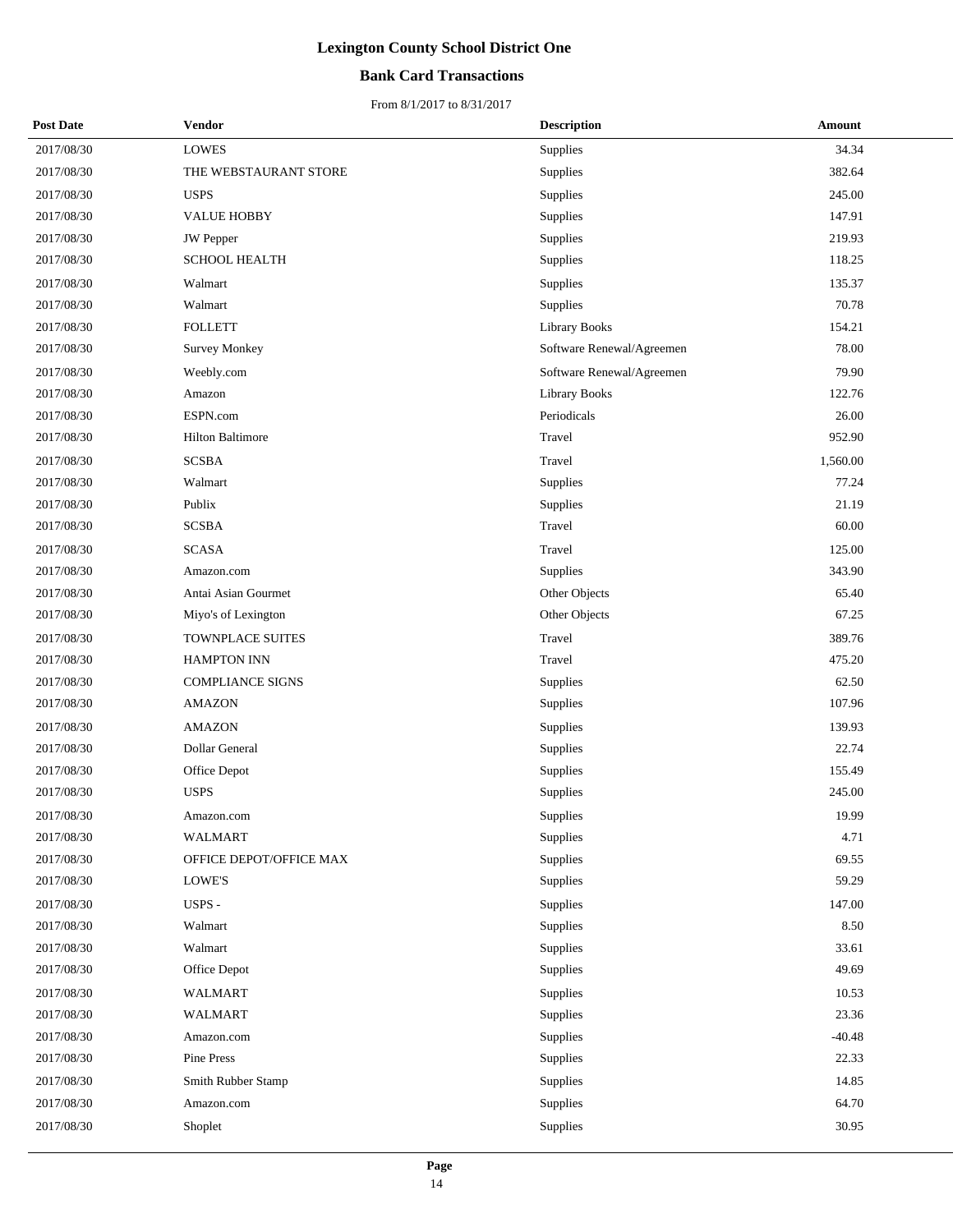## **Bank Card Transactions**

| <b>Post Date</b> | <b>Vendor</b>         | <b>Description</b>  | Amount |
|------------------|-----------------------|---------------------|--------|
| 2017/08/30       | <b>Hilton Hotels</b>  | Travel              | 233.63 |
| 2017/08/30       | <b>Hilton Hotels</b>  | Travel              | 233.63 |
| 2017/08/30       | Sam's                 | Dues and Fees       | 45.00  |
| 2017/08/30       | Target                | Supplies            | 18.78  |
| 2017/08/30       | Smith Rubber Stamp    | Supplies            | 47.64  |
| 2017/08/30       | Party City            | Supplies            | 20.28  |
| 2017/08/30       | Walmart               | Supplies            | 58.60  |
| 2017/08/30       | Pitt Stop             | Supplies            | 45.00  |
| 2017/08/30       | Lowes                 | Supplies-Maintenace | 17.10  |
| 2017/08/30       | Lowe's                | Supplies-Maintenace | 137.81 |
| 2017/08/30       | Shell Oil             | Supplies-Maintenace | 85.81  |
| 2017/08/30       | Shell Oil             | Supplies-Maintenace | 87.72  |
| 2017/08/30       | Lowe's                | Supplies-Maintenace | 223.58 |
| 2017/08/30       | Lowe's                | Supplies-Maintenace | 36.64  |
| 2017/08/30       | Shell Oil             | Supplies-Maintenace | 84.33  |
| 2017/08/30       | Shell Oil             | Supplies-Maintenace | 80.00  |
| 2017/08/30       | Shell Oil             | Supplies-Maintenace | 71.17  |
| 2017/08/30       | PITT STOP             | Supplies            | 85.05  |
| 2017/08/30       | <b>TRACTOR SUPPLY</b> | Supplies            | 18.18  |
| 2017/08/30       | <b>LOWES</b>          | Supplies            | 91.63  |
| 2017/08/30       | LR HOOK               | Supplies            | 161.85 |
| 2017/08/30       | <b>LOWES</b>          | Supplies            | 408.17 |
| 2017/08/30       | lowes Grocery         | Supplies            | 91.00  |
| 2017/08/30       | Ferguson              | Supplies-Maintenace | 19.99  |
| 2017/08/30       | Lowe's                | Supplies-Maintenace | 19.44  |
| 2017/08/30       | City Electric         | Supplies-Maintenace | 90.36  |
| 2017/08/30       | Lowe's                | Supplies-Maintenace | 70.76  |
| 2017/08/30       | <b>LOWES</b>          | Supplies            | 66.77  |
| 2017/08/30       | <b>MEGA STOP</b>      | Supplies            | 35.20  |
| 2017/08/30       | LOWE'S                | Supplies            | 41.95  |
| 2017/08/30       | WALMART               | Supplies            | 36.22  |
| 2017/08/30       | LOWE'S                | Supplies            | 27.51  |
| 2017/08/30       | MURPHY EXPRESS        | Supplies            | 37.19  |
| 2017/08/30       | City Electric         | Supplies-Maintenace | 180.96 |
| 2017/08/30       | City Electric         | Supplies-Maintenace | 100.05 |
| 2017/08/30       | City Electric         | Supplies-Maintenace | 149.52 |
| 2017/08/30       | Northern Tool         | Supplies            | 66.64  |
| 2017/08/30       | Derricks Service      | Supplies            | 69.90  |
| 2017/08/30       | Home Depot            | Supplies            | 45.84  |
| 2017/08/30       | Smith & Jones         | Supplies            | 124.12 |
| 2017/08/30       | Lowe's                | Supplies            | 59.90  |
| 2017/08/30       | Lowe's                | Supplies            | 39.53  |
| 2017/08/30       | Sherwin Williams      | Supplies-Maintenace | 246.09 |
| 2017/08/30       | Lexington True Value  | Supplies-Maintenace | 69.48  |
| 2017/08/30       | Lowe's                | Supplies-Maintenace | 87.63  |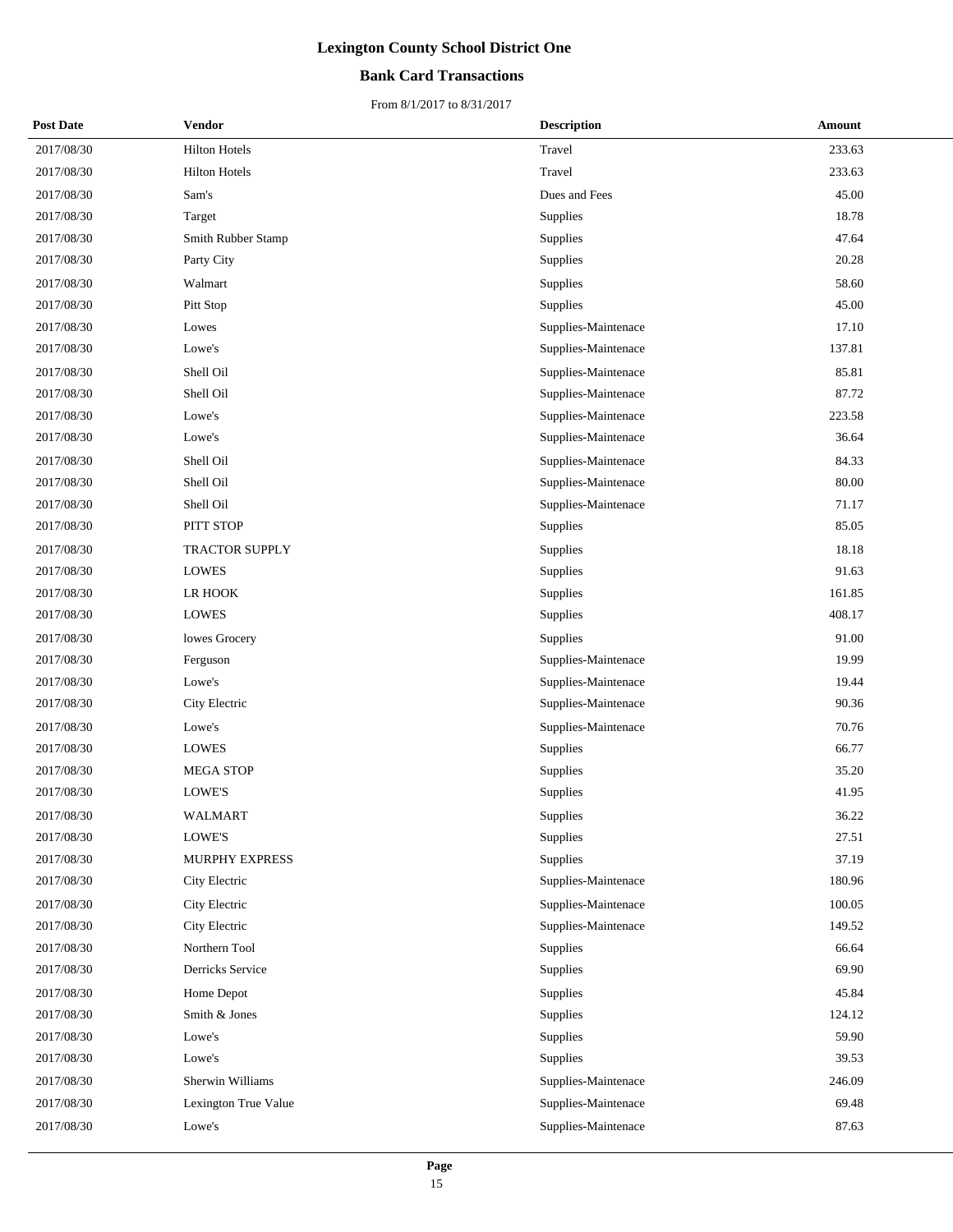## **Bank Card Transactions**

| <b>Post Date</b> | Vendor                      | <b>Description</b>  | Amount |
|------------------|-----------------------------|---------------------|--------|
| 2017/08/30       | City Electric               | Supplies-Maintenace | 40.99  |
| 2017/08/30       | City Electric               | Supplies-Maintenace | 138.66 |
| 2017/08/30       | Home Depot                  | Supplies-Maintenace | 80.76  |
| 2017/08/30       | Walker Hardware             | Supplies            | 13.15  |
| 2017/08/30       | Shell Oil                   | Supplies            | 16.60  |
| 2017/08/30       | Shell Oil                   | Supplies            | 64.93  |
| 2017/08/30       | Walker Hardware             | Supplies            | 24.35  |
| 2017/08/30       | Enlows                      | Supplies-Maintenace | 50.13  |
| 2017/08/30       | Ed Smith Lumber             | Supplies-Maintenace | 54.40  |
| 2017/08/30       | Ed Smith Lumber             | Supplies-Maintenace | 58.39  |
| 2017/08/30       | <b>ADI</b>                  | Supplies-Maintenace | 126.51 |
| 2017/08/30       | <b>United Refrigeration</b> | Supplies-Maintenace | 182.63 |
| 2017/08/30       | Dollar General              | Supplies            | 19.05  |
| 2017/08/30       | Pitt Stop                   | Supplies            | 33.00  |
| 2017/08/30       | Shell                       | Supplies            | 32.27  |
| 2017/08/30       | Amazon.com                  | Supplies            | 72.00  |
| 2017/08/30       | Price's                     | Supplies-Maintenace | 99.51  |
| 2017/08/30       | City Electric               | Supplies-Maintenace | 334.99 |
| 2017/08/30       | WALMART                     | Supplies            | 57.21  |
| 2017/08/30       | <b>FOOD LION</b>            | Supplies            | 64.18  |
| 2017/08/30       | ADI                         | Supplies-Maintenace | 126.51 |
| 2017/08/30       | Elsie Manufacturing         | Supplies-Maintenace | 108.39 |
| 2017/08/30       | Lowe's                      | Supplies-Maintenace | 39.12  |
| 2017/08/30       | Ferguson                    | Supplies-Maintenace | 8.32   |
| 2017/08/30       | Home Depot                  | Supplies-Maintenace | 42.77  |
| 2017/08/30       | <b>LEXINGTON TRUE VALUE</b> | Supplies            | 32.07  |
| 2017/08/30       | <b>EXXON MOBIL</b>          | Supplies            | 32.25  |
| 2017/08/30       | <b>EXXON MOBIL</b>          | Supplies            | 34.90  |
| 2017/08/30       | <b>EXXONMOBIL</b>           | Supplies            | 51.50  |
| 2017/08/30       | Shell Oil                   | Supplies            | 39.00  |
| 2017/08/30       | Home Depot                  | Supplies            | 172.08 |
| 2017/08/30       | Lowes                       | Supplies            | 37.39  |
| 2017/08/30       | Harbor Freight Tools        | Supplies            | 214.11 |
| 2017/08/30       | Lowe's                      | Supplies-Maintenace | 24.59  |
| 2017/08/30       | City Electric               | Supplies-Maintenace | 126.80 |
| 2017/08/30       | City Electric               | Supplies-Maintenace | 179.40 |
| 2017/08/30       | City Electric               | Supplies-Maintenace | 112.07 |
| 2017/08/30       | Sherwin Williams            | Supplies-Maintenace | 263.03 |
| 2017/08/30       | Ace Hardware -              | Supplies            | 12.37  |
| 2017/08/30       | Walmart -                   | Supplies            | 37.63  |
| 2017/08/30       | Ace Hardware -              | Supplies            | 124.00 |
| 2017/08/30       | Lowe's                      | Supplies            | 207.41 |
| 2017/08/30       | Lowe's                      | Supplies            | 31.91  |
| 2017/08/30       | Lowe's                      | Supplies            | 69.50  |
| 2017/08/30       | Walmart                     | Supplies            | 131.45 |
|                  |                             |                     |        |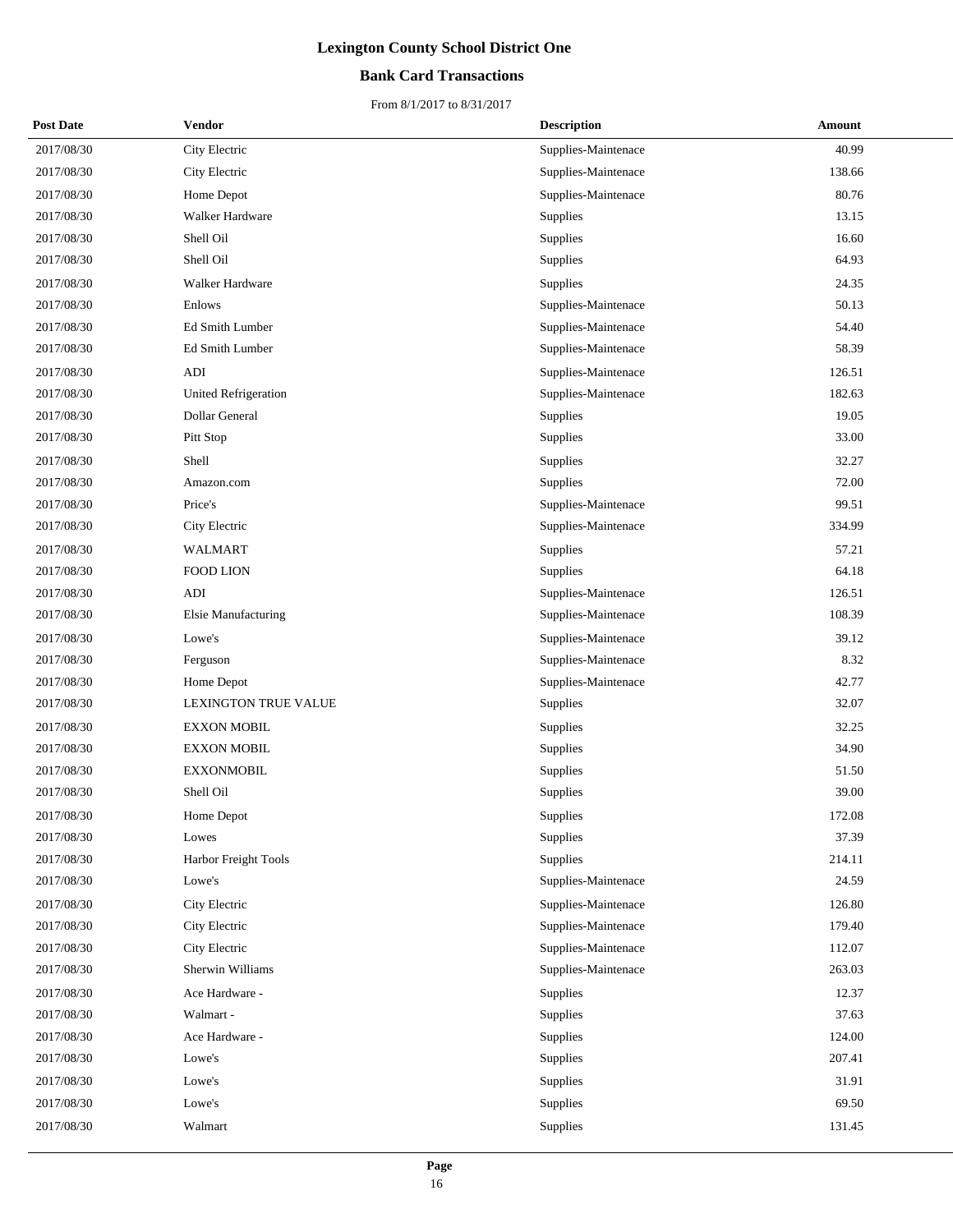## **Bank Card Transactions**

| <b>Post Date</b> | Vendor                     | <b>Description</b>  | Amount |
|------------------|----------------------------|---------------------|--------|
| 2017/08/30       | Lowe's                     | Supplies            | 235.03 |
| 2017/08/30       | Lowe's                     | Supplies-Maintenace | 34.80  |
| 2017/08/30       | Harbor Freight             | Supplies-Maintenace | 165.76 |
| 2017/08/30       | <b>Ed Smith Lumber</b>     | Supplies            | 19.25  |
| 2017/08/30       | Derrick's Service          | Supplies            | 33.80  |
| 2017/08/30       | Derrick's Service          | Supplies            | 33.65  |
| 2017/08/30       | Ed Smith Lumber            | Supplies-Maintenace | 4.06   |
| 2017/08/30       | Gateway                    | Supplies-Maintenace | 86.34  |
| 2017/08/30       | Johnstone Supply           | Supplies-Maintenace | 630.63 |
| 2017/08/30       | <b>Epting Distributors</b> | Supplies-Maintenace | 20.63  |
| 2017/08/30       | Walker Hardware            | Supplies-Maintenace | 11.88  |
| 2017/08/30       | LOWES #02967               | Supplies            | 44.58  |
| 2017/08/30       | SHELL OIL                  | Supplies            | 52.00  |
| 2017/08/30       | SHELL OIL                  | Supplies            | 11.03  |
| 2017/08/30       | LOWES #02967               | Supplies            | 44.17  |
| 2017/08/30       | SHELL OIL                  | Supplies            | 36.98  |
| 2017/08/30       | Lowe's                     | Supplies-Maintenace | 20.55  |
| 2017/08/30       | <b>ADI</b>                 | Supplies-Maintenace | 76.68  |
| 2017/08/30       | Lowes                      | Supplies            | 26.58  |
| 2017/08/30       | Lowes                      | Supplies            | 36.16  |
| 2017/08/30       | Lowes                      | Supplies            | 27.15  |
| 2017/08/30       | Lowes                      | Supplies            | 15.48  |
| 2017/08/30       | <b>Murphy Express</b>      | Supplies            | 41.41  |
| 2017/08/30       | Lowe's                     | Supplies            | 87.31  |
| 2017/08/30       | Shell                      | Supplies            | 26.25  |
| 2017/08/30       | Lowes                      | Supplies            | 58.17  |
| 2017/08/30       | Lowes                      | Supplies            | 71.41  |
| 2017/08/30       | Shell                      | Supplies            | 31.92  |
| 2017/08/30       | <b>LOWES</b>               | Supplies            | 44.68  |
| 2017/08/30       | <b>SHELL</b>               | Supplies            | 16.41  |
| 2017/08/30       | <b>WALMART</b>             | Supplies            | 14.04  |
| 2017/08/30       | Sherwin Williams           | Supplies-Maintenace | 20.09  |
| 2017/08/30       | City Electric              | Supplies-Maintenace | 54.57  |
| 2017/08/30       | <b>Tractor Supply</b>      | Supplies            | 26.73  |
| 2017/08/30       | Lowe's                     | Supplies            | 76.04  |
| 2017/08/30       | Murphy                     | Supplies            | 18.75  |
| 2017/08/30       | Murphy                     | Supplies            | 22.05  |
| 2017/08/30       | City Electric              | Supplies-Maintenace | 81.09  |
| 2017/08/30       | City Electric              | Supplies-Maintenace | 226.94 |
| 2017/08/30       | Ferguson                   | Supplies-Maintenace | 29.90  |
| 2017/08/30       | Sunoco                     | Supplies-Maintenace | 17.04  |
| 2017/08/30       | Lowe's                     | Supplies-Maintenace | 48.90  |
| 2017/08/30       | City Electric              | Supplies-Maintenace | 60.25  |
| 2017/08/30       | Northern Tool              | Supplies-Maintenace | 21.38  |
| 2017/08/30       | Lowe's                     | Supplies-Maintenace | 17.28  |
|                  |                            |                     |        |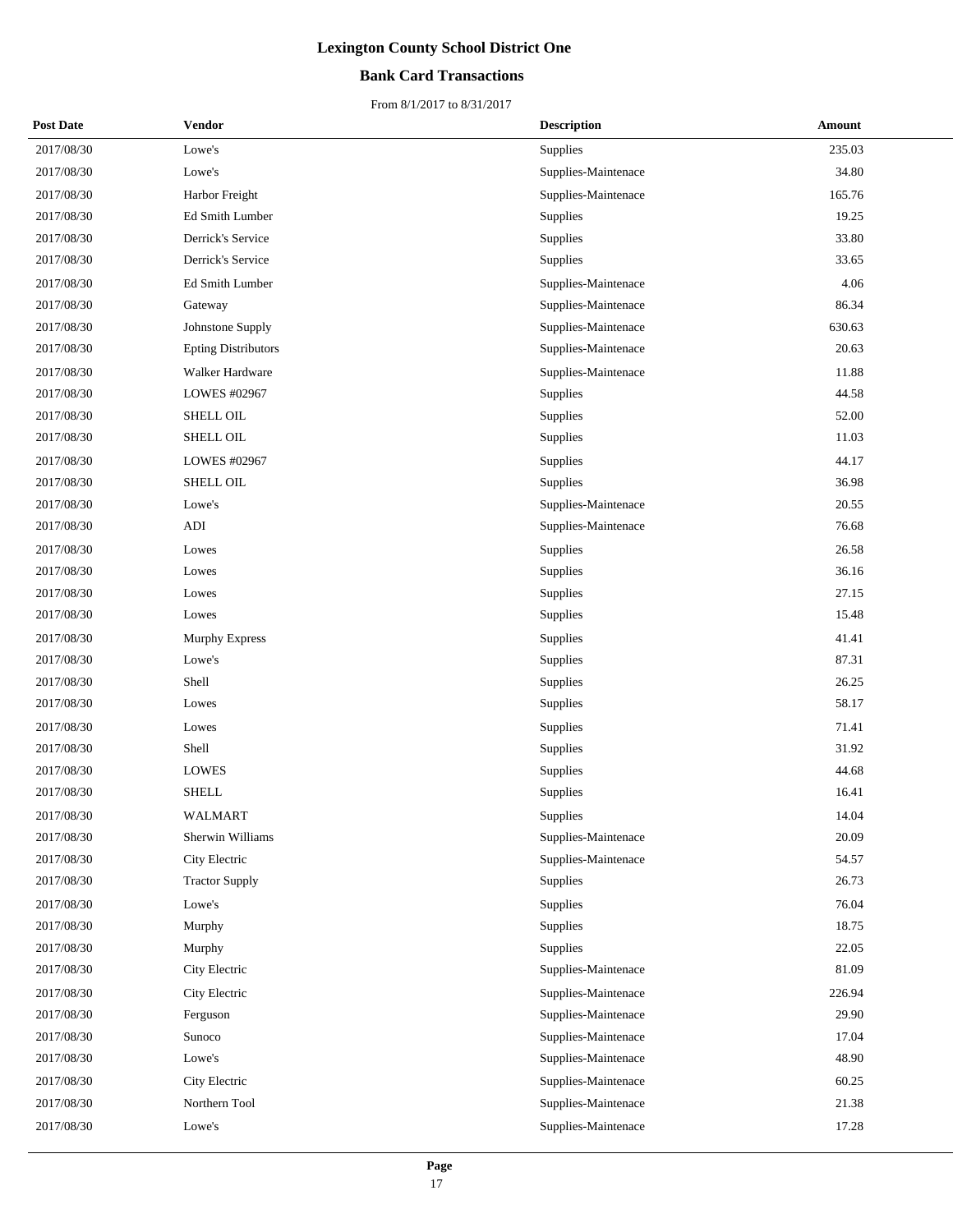## **Bank Card Transactions**

| <b>Post Date</b> | Vendor                  | <b>Description</b>        | Amount   |
|------------------|-------------------------|---------------------------|----------|
| 2017/08/30       | Lowe's                  | Supplies-Maintenace       | 45.89    |
| 2017/08/30       | Amazon                  | Supplies                  | 42.37    |
| 2017/08/30       | Price's Country Store   | Supplies                  | 75.98    |
| 2017/08/30       | <b>Tractor Supply</b>   | Supplies                  | 96.29    |
| 2017/08/30       | Lowe's                  | <b>Supplies</b>           | 28.44    |
| 2017/08/30       | Lowe's                  | Supplies                  | 89.75    |
| 2017/08/30       | Walmart                 | Supplies                  | 24.62    |
| 2017/08/30       | <b>Murphy Express</b>   | Supplies                  | 76.01    |
| 2017/08/30       | Home Depot              | Supplies                  | 117.04   |
| 2017/08/30       | Murphy Express          | Supplies                  | 64.97    |
| 2017/08/30       | Proven Products         | Supplies                  | 167.99   |
| 2017/08/30       | Walmarat                | Supplies                  | 19.14    |
| 2017/08/30       | WP Law                  | Supplies-Maintenace       | 275.96   |
| 2017/08/30       | <b>Batteries Plus</b>   | Supplies-Maintenace       | 4.46     |
| 2017/08/30       | Pitt Stop               | Supplies                  | 46.00    |
| 2017/08/30       | Lowes                   | Supplies                  | 10.68    |
| 2017/08/30       | Pitt Stop               | Supplies                  | 61.00    |
| 2017/08/30       | Lowes                   | Supplies                  | 63.98    |
| 2017/08/30       | Lexington True Value    | Supplies-Maintenace       | 5.44     |
| 2017/08/30       | Crowne Plaza            | Travel                    | 628.28   |
| 2017/08/30       | <b>SLED</b>             | Other Prof & Tech Service | 130.00   |
| 2017/08/30       | Enlows                  | Supplies                  | 25.51    |
| 2017/08/30       | $\rm BP$                | Supplies                  | 19.67    |
| 2017/08/30       | Spinx                   | Supplies                  | 43.72    |
| 2017/08/30       | <b>USPS</b>             | Supplies                  | 55.10    |
| 2017/08/30       | Office Depot            | Supplies                  | 125.17   |
| 2017/08/30       | <b>Murphy Express</b>   | Supplies                  | 23.80    |
| 2017/08/30       | Enlows                  | Supplies                  | 92.53    |
| 2017/08/30       | Enlows                  | Supplies                  | 83.42    |
| 2017/08/30       | Enlows                  | Supplies                  | 281.98   |
| 2017/08/30       | True Value              | Supplies                  | 17.08    |
| 2017/08/30       | Herlong Chevrolet       | Supplies                  | 47.87    |
| 2017/08/30       | Office Depot            | Supplies                  | 86.28    |
| 2017/08/30       | Spinx                   | Supplies                  | 10.00    |
| 2017/08/30       | <b>SCDMV</b>            | Supplies                  | 17.00    |
| 2017/08/30       | <b>SCDMV</b>            | Supplies                  | 17.00    |
| 2017/08/30       | Hardees                 | Other Objects             | 335.44   |
| 2017/08/30       | <b>SAMS Club</b>        | Other Objects             | 118.77   |
| 2017/08/30       | Walmart                 | Other Objects             | 84.80    |
| 2017/08/30       | Expedia                 | Travel                    | $-60.00$ |
| 2017/08/30       | Pine Press              | Printing and Binding      | 567.16   |
| 2017/08/30       | American Sign & Display | Printing and Binding      | 235.40   |
| 2017/08/30       | Office Depot            | Supplies                  | 91.13    |
| 2017/08/30       | Office Depot            | Supplies                  | 26.95    |
| 2017/08/30       | Comfort Inn Surfside    | Travel                    | 263.40   |
|                  |                         |                           |          |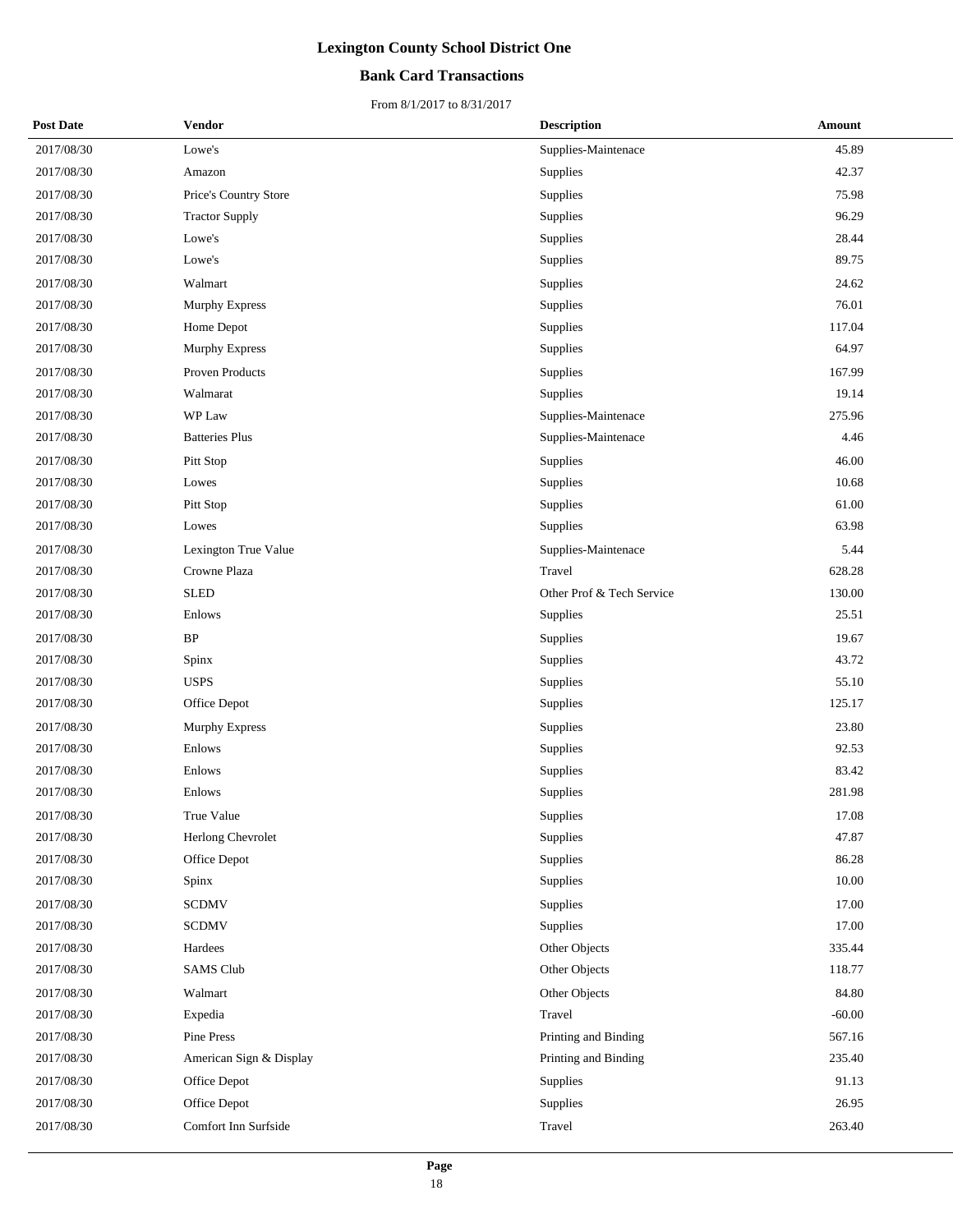## **Bank Card Transactions**

| <b>Post Date</b> | <b>Vendor</b>                      | <b>Description</b>             | Amount   |
|------------------|------------------------------------|--------------------------------|----------|
| 2017/08/30       | <b>SCSU Educational Foundation</b> | Travel                         | 250.00   |
| 2017/08/30       | Comfort Inn Surfside               | Travel                         | 131.70   |
| 2017/08/30       | Comfort Inn Surfside               | Travel                         | 131.70   |
| 2017/08/30       | Comfort Inn Surfside               | Travel                         | 131.70   |
| 2017/08/30       | Comfort Inn Surfside               | Travel                         | 131.70   |
| 2017/08/30       | Comfort Inn Surfside               | Travel                         | 131.70   |
| 2017/08/30       | Comfort Inn Surfside               | Travel                         | 131.70   |
| 2017/08/30       | Comfort Inn Surfside               | Travel                         | 131.70   |
| 2017/08/30       | Comfort Inn Surfside               | Travel                         | 131.70   |
| 2017/08/30       | Comfort Inn Surfside               | Travel                         | 131.70   |
| 2017/08/30       | Comfort Inn Surfside               | Travel                         | 131.70   |
| 2017/08/30       | Pine Press                         | Printing and Binding           | 500.01   |
| 2017/08/30       | <b>SLED</b>                        | Other Prof & Tech Service      | 1,092.00 |
| 2017/08/30       | Adobe Acrobrat DC                  | <b>Technology Supplies</b>     | 14.99    |
| 2017/08/30       | <b>Embassy Suites</b>              | Travel                         | 485.52   |
| 2017/08/30       | <b>American Airlines</b>           | Travel                         | 525.68   |
| 2017/08/30       | <b>NSBA</b> Registration           | Travel                         | 395.00   |
| 2017/08/30       | Jayride                            | Travel                         | 18.67    |
| 2017/08/30       | Jaybra Online Store                | Supplies                       | 32.10    |
| 2017/08/30       | Your Move Chess and Games          | Supplies                       | 763.86   |
| 2017/08/30       | Walmart                            | Supplies                       | 23.90    |
| 2017/08/30       | Amazon.com                         | Supplies                       | 313.84   |
| 2017/08/30       | Pelion Post Office                 | Supplies                       | 343.00   |
| 2017/08/30       | Office Depot                       | Supplies                       | 368.06   |
| 2017/08/30       | <b>Best Buy</b>                    | Supplies                       | 160.49   |
| 2017/08/30       | <b>Staples</b>                     | Supplies                       | 58.91    |
| 2017/08/30       | Amazon                             | Pupil Activity                 | 280.00   |
| 2017/08/30       | <b>Whitaker Brothers</b>           | Pupil Activity                 | 430.00   |
| 2017/08/30       | Amazon                             | Pupil Activity                 | 243.10   |
| 2017/08/30       | Amazon                             | Pupil Activity                 | 80.04    |
| 2017/08/30       | Canon                              | <b>Pupil Activity</b>          | 110.16   |
| 2017/08/30       | Canon                              | Pupil Activity                 | 110.16   |
| 2017/08/30       | Walmart -                          | Pupil Activity                 | 18.21    |
| 2017/08/30       | Walmart -                          | Pupil Activity                 | 49.34    |
| 2017/08/30       | Office Depot -                     | Pupil Activity                 | 90.37    |
| 2017/08/30       | Walmart                            | Pupil Activity                 | 308.58   |
| 2017/08/30       | PINE PRESS PRINTING                | Pupil Activity                 | 186.11   |
| 2017/08/30       | <b>American Heart Association</b>  | Pupil Activity                 | 30.00    |
| 2017/08/30       | PES Caf??                          | Pupil Act-Fee/Collection Refnd | 19.60    |
| 2017/08/30       | Educational Wonderland -           | Pupil Activity                 | 37.22    |
| 2017/08/30       | Walmart -                          | Pupil Activity                 | 23.40    |
| 2017/08/30       | Office Depot                       | Pupil Activity                 | 143.27   |
| 2017/08/30       | Amazon                             | Pupil Activity                 | 32.31    |
| 2017/08/30       | Amazon                             | Pupil Activity                 | 17.20    |
| 2017/08/30       | Dollar General                     | Pupil Activity                 | 30.87    |
|                  |                                    |                                |          |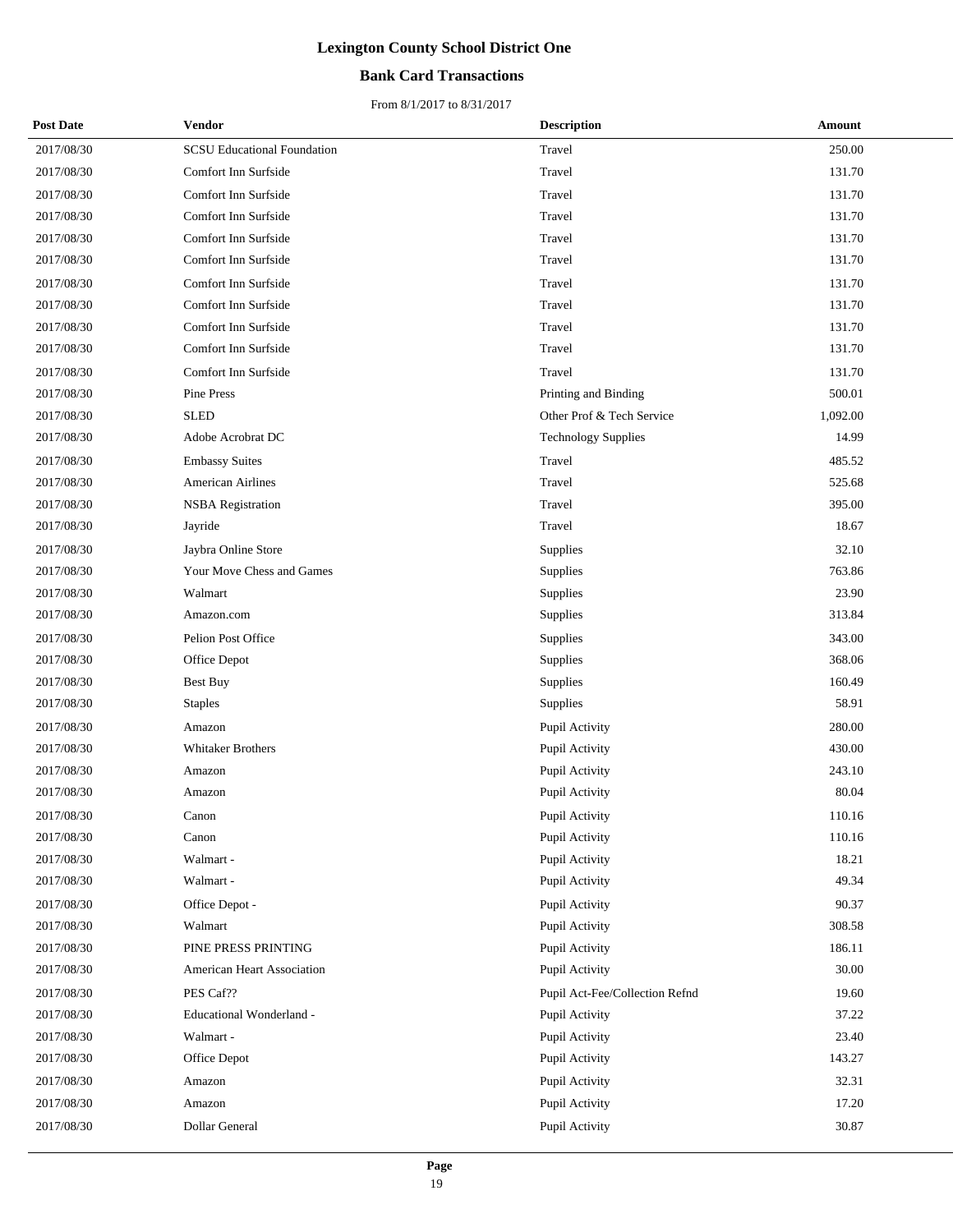## **Bank Card Transactions**

| <b>Post Date</b> | Vendor                | <b>Description</b>   | Amount |
|------------------|-----------------------|----------------------|--------|
| 2017/08/30       | <b>AMAZON</b>         | Pupil Activity       | 14.43  |
| 2017/08/30       | Amazon                | Pupil Activity       | 39.00  |
| 2017/08/30       | SSI Frey Scientific   | Pupil Activity       | 28.41  |
| 2017/08/30       | Walmart               | Pupil Activity       | 24.24  |
| 2017/08/30       | Amazon                | Pupil Activity       | 210.00 |
| 2017/08/30       | Amazon                | Pupil Activity       | 282.48 |
| 2017/08/30       | Walmart               | Pupil Activity       | 487.97 |
| 2017/08/30       | Walmart               | Pupil Activity       | 180.01 |
| 2017/08/30       | Hotels.com            | Pupil Activity       | 126.87 |
| 2017/08/30       | Murphy Express        | Pupil Activity       | 32.92  |
| 2017/08/30       | <b>Academy Sports</b> | Pupil Activity       | 86.36  |
| 2017/08/30       | Dollar Tree           | Pupil Activity       | 17.12  |
| 2017/08/30       | Autozone              | Pupil Activity       | 53.35  |
| 2017/08/30       | <b>Embassy Suites</b> | Pupil Activity       | 410.30 |
| 2017/08/30       | <b>Embassy Suites</b> | Pupil Activity       | 647.36 |
| 2017/08/30       | <b>Embassy Suites</b> | Pupil Activity       | 410.12 |
| 2017/08/30       | Walmart               | Pupil Activity       | 48.19  |
| 2017/08/30       | T & T Sports          | Pupil Activity       | 17.17  |
| 2017/08/30       | The UPS Store         | Pupil Activity       | 244.84 |
| 2017/08/30       | Publix                | Pupil Activity       | 11.94  |
| 2017/08/30       | Party City            | Pupil Activity       | 40.73  |
| 2017/08/30       | The Ups Store         | Pupil Activity       | 85.60  |
| 2017/08/30       | The UPS Store         | Pupil Activity       | 29.43  |
| 2017/08/30       | Lowes #02967          | Pupil Activity       | 53.46  |
| 2017/08/30       | Lowes #02967          | Pupil Activity       | 53.46  |
| 2017/08/30       | Little Caesars        | Pupil Activity       | 171.20 |
| 2017/08/31       | Pine Press Printing   | Printing and Binding | 57.15  |
| 2017/08/31       | Pine Press Printing   | Printing and Binding | 88.23  |
| 2017/08/31       | <b>NAME</b>           | Travel               | 128.00 |
| 2017/08/31       | Amazon                | Supplies             | 16.33  |
| 2017/08/31       | Amazon                | Supplies             | 254.39 |
| 2017/08/31       | Amazon                | Supplies             | 4.08   |
| 2017/08/31       | Amazon                | Supplies             | 34.26  |
| 2017/08/31       | <b>JW</b> Pepper      | Supplies             | 165.99 |
| 2017/08/31       | Amazon                | Supplies             | 50.84  |
| 2017/08/31       | <b>Staples</b>        | Supplies             | 230.04 |
| 2017/08/31       | Amazon                | Supplies             | 9.43   |
| 2017/08/31       | Spanton Readerboard   | Supplies             | 73.62  |
| 2017/08/31       | <b>AMAZON</b>         | Supplies             | 124.39 |
| 2017/08/31       | Office Depot          | Supplies             | 130.52 |
| 2017/08/31       | Amazon                | Supplies             | 185.40 |
| 2017/08/31       | Amazon.com            | Supplies             | 182.81 |
| 2017/08/31       | C. R. Gibson          | Supplies             | 76.88  |
| 2017/08/31       | Walmart               | Supplies             | 37.49  |
| 2017/08/31       | Dollar General        | Supplies             | 46.55  |
|                  |                       |                      |        |